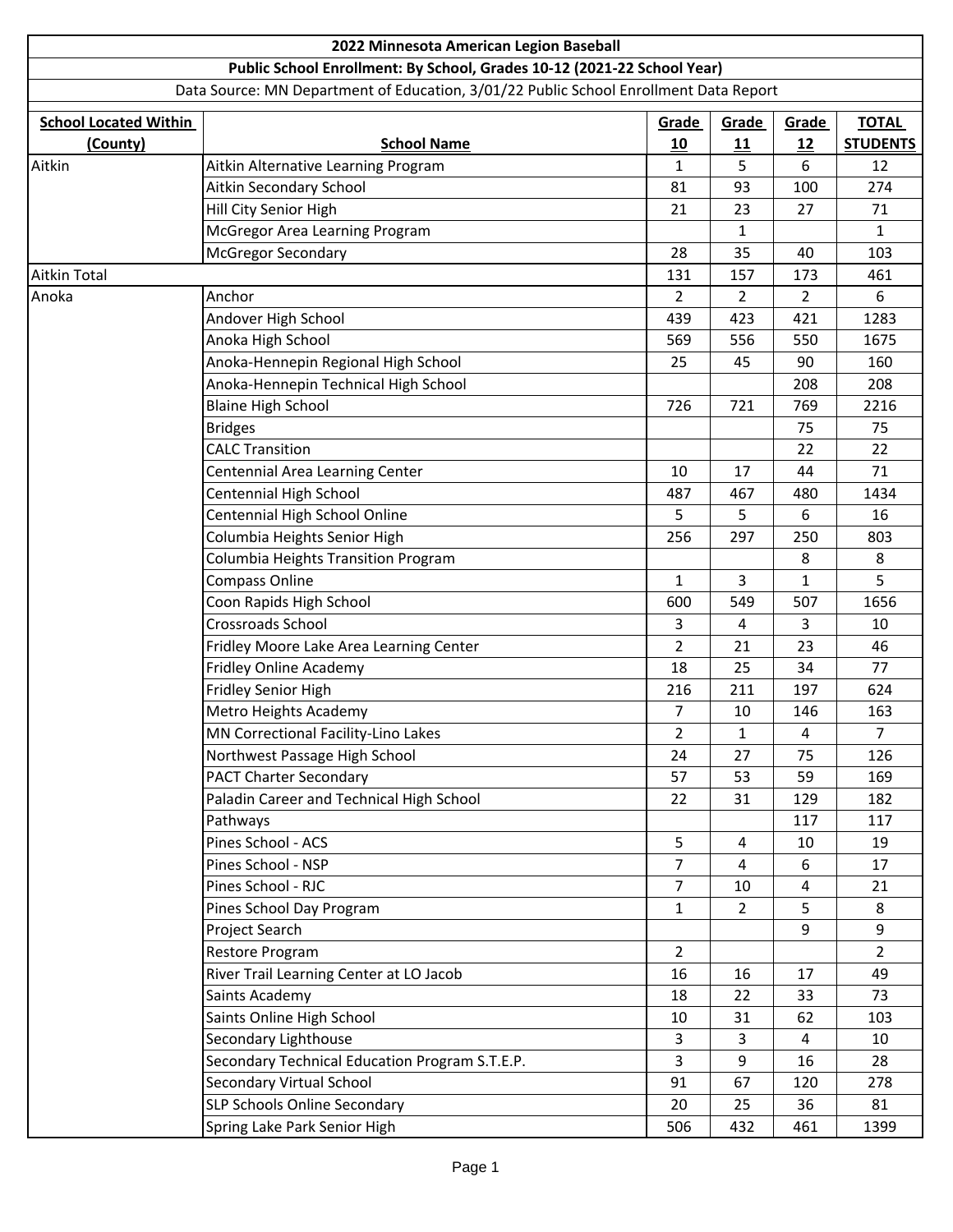| Anoka                                       | St. Francis High                                                  | 309          | 289            | 277                  | 875            |
|---------------------------------------------|-------------------------------------------------------------------|--------------|----------------|----------------------|----------------|
|                                             | <b>Transition 15</b>                                              |              |                | 18                   | 18             |
|                                             | <b>Transitions School</b>                                         |              |                | 4                    | 4              |
|                                             | Virtual Heights Secondary                                         | 5            | 4              | 6                    | 15             |
|                                             | Willows                                                           | 2            | 3              | $\overline{2}$       | $\overline{7}$ |
| Anoka Total                                 |                                                                   | 4476         | 4389           | 5310                 | 14175          |
| <b>Becker</b>                               | DETROIT LAKES AREA LEARNING CENTER                                | 8            | 21             | 26                   | 55             |
|                                             | Detroit Lakes Senior High                                         | 244          | 215            | 188                  | 647            |
|                                             | <b>Frazee Secondary</b>                                           | 78           | 62             | 60                   | 200            |
|                                             | Lake Park Audubon Secondary                                       | 47           | 64             | 50                   | 161            |
|                                             | Laker Transitions                                                 |              |                | $\overline{7}$       | $\overline{7}$ |
| <b>Becker Total</b>                         |                                                                   | 377          | 362            | 331                  | 1070           |
| Beltrami                                    | BEMIDJI AREA LEARNING CENTER                                      | 6            | 15             | 41                   | 62             |
|                                             | Bemidji Senior High                                               | 347          | 331            | 289                  | 967            |
|                                             | Bemidji Senior Lumberjack ALC                                     | 30           | 44             | 44                   | 118            |
|                                             | <b>Blackduck Secondary</b>                                        | 35           | 51             | 51                   | 137            |
|                                             | <b>First City School</b>                                          | 14           | 6              | 19                   | 39             |
|                                             | Kelliher Secondary                                                | 29           | 21             | 20                   | 70             |
|                                             | Lakeside Learning Center                                          | 3            | $\overline{2}$ |                      | 5              |
|                                             | Oshki Manidoo Center                                              |              |                | $\overline{2}$       | $\overline{2}$ |
|                                             | RED LAKE ALTERNATIVE LEARNING                                     | 4            | 8              | 36                   | 48             |
|                                             | Red Lake Secondary                                                | 85           | 92             | 52                   | 229            |
|                                             | <b>TrekNorth High School</b>                                      | 43           | 31             | 28                   | 102            |
|                                             | <b>Voyageurs Expeditionary School</b>                             | 15           | 7              | 14                   | 36             |
| <b>Beltrami Total</b>                       |                                                                   | 611          | 608            | 596                  | 1815           |
|                                             | ALC - Foley                                                       |              |                | $\overline{2}$       | $\overline{2}$ |
| Benton                                      | Benton Stearns Education District 18-21 Program                   |              |                | 17                   | 17             |
|                                             | <b>Benton-Stearns Education District</b>                          | 5            | 3              | 3                    | 11             |
|                                             |                                                                   |              |                |                      | 462            |
|                                             | Foley Senior High                                                 | 164<br>377   | 155<br>328     | 143<br>343           | 1048           |
|                                             | Sauk Rapids-Rice Senior High                                      |              |                |                      |                |
| <b>Benton Total</b>                         |                                                                   | 546          | 486<br>21      | 508<br>19            | 1540<br>60     |
| <b>Big Stone</b>                            | 6-12th Grade Building                                             | 20           |                |                      |                |
|                                             | Big Stone Colony High School<br>Lismore Colony Senior High School | 5            | $\overline{2}$ |                      | 7<br>4         |
|                                             |                                                                   | 4            |                |                      |                |
|                                             | <b>Ortonville Secondary</b>                                       | 39           | 41             | 36                   | 116            |
| <b>Big Stone Total</b><br><b>Blue Earth</b> | <b>Central Freedom School</b>                                     | 68           | 64             | 55<br>$\overline{2}$ | 187<br>3       |
|                                             |                                                                   |              | 1              |                      |                |
|                                             | Central High Area Learning Center<br>Kato Public Charter School   | 19           | 22             | 66                   | 107            |
|                                             | LK CRYSTAL-WELLCOME MEMORIAL SECONDARY                            | 10           | 3              | 11                   | 24             |
|                                             |                                                                   | 73           | 68             | 56                   | 197            |
|                                             | Mankato East Senior High                                          | 331          | 298            | 295                  | 924            |
|                                             | Mankato West Senior High                                          | 302          | 315            | 305                  | 922            |
|                                             | <b>Maple River Secondary</b>                                      | 68           | 72             | 66                   | 206            |
|                                             | Phoenix Recovery Programs                                         | $\mathbf{1}$ | 3              |                      | 4              |
|                                             | Prairie Care Mankato                                              | $\mathbf{1}$ | 1              | 1                    | 3              |
|                                             | <b>Special Education</b>                                          |              |                | 15                   | 15             |
|                                             | St. Clair Secondary                                               | 77           | 54             | 49                   | 180            |
| <b>Blue Earth Total</b>                     |                                                                   | 882          | 837            | 866                  | 2585           |
| <b>Brown</b>                                | Comfrey Secondary                                                 | 13           | 12             | 20                   | 45             |
|                                             | <b>Imprints Program</b>                                           | 3            | 6              | $\overline{2}$       | 11             |
|                                             | New Ulm High School                                               | 173          | 155            | 143                  | 471            |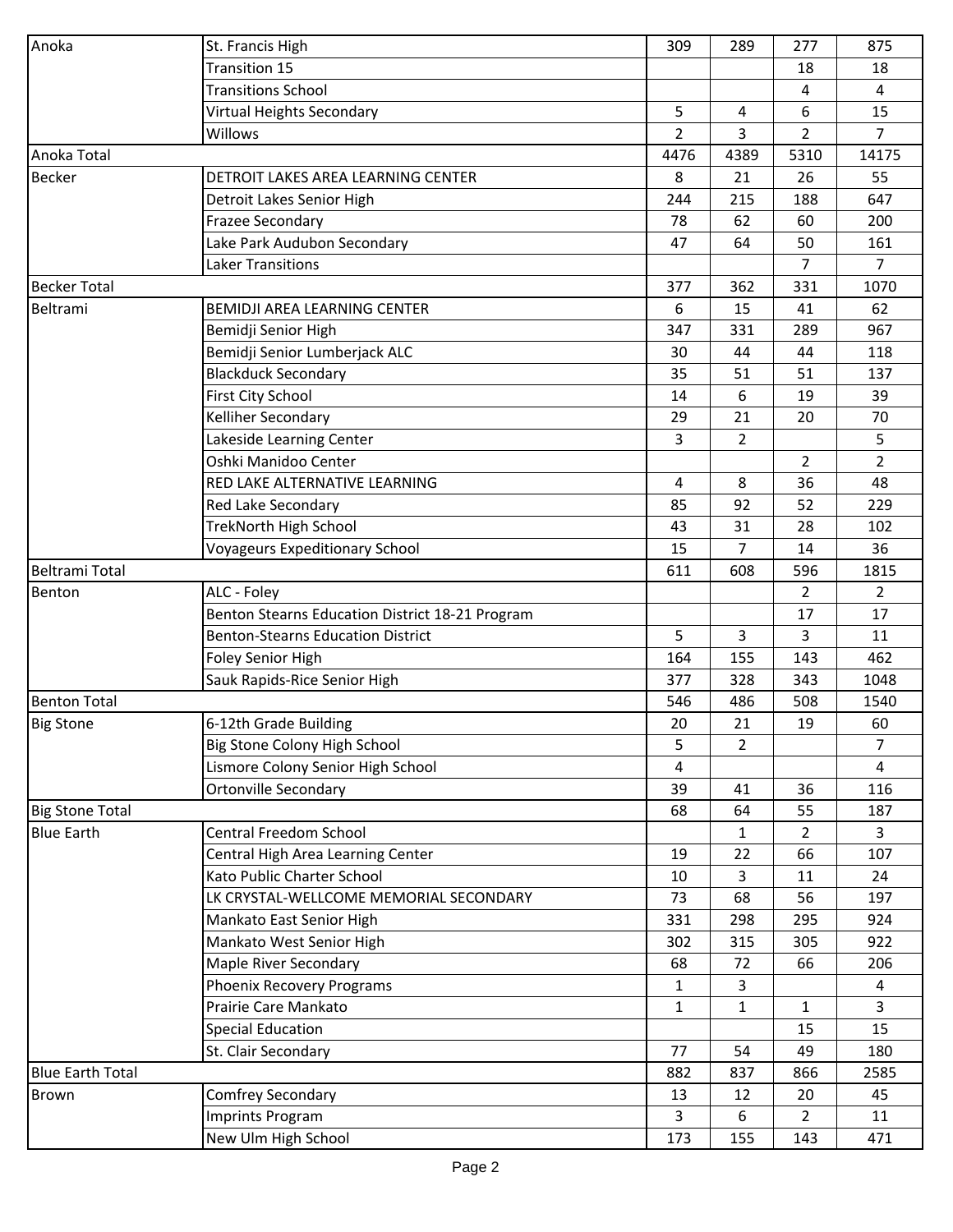| <b>Brown</b>         | R.I.S.E. Program                         |              | $\overline{2}$ | $\overline{2}$ | 4              |
|----------------------|------------------------------------------|--------------|----------------|----------------|----------------|
|                      | River Bend Area Learning Center          | 22           | 17             | 24             | 63             |
|                      | Sleepy Eye Sec.                          | 49           | 34             | 39             | 122            |
|                      | Springfield Secondary                    | 36           | 40             | 40             | 116            |
|                      | W.O.R.K. Program                         |              |                | 9              | 9              |
| <b>Brown Total</b>   |                                          | 296          | 266            | 279            | 841            |
| Carlton              | <b>Barnum Secondary</b>                  | 62           | 62             | 63             | 187            |
|                      | Carlton Secondary                        | 27           | 26             | 28             | 81             |
|                      | CLOQUET AREA ALT. ED. PROGRAMS           | 14           | 17             | 51             | 82             |
|                      | Cloquet Senior                           | 221          | 185            | 171            | 577            |
|                      | Cromwell-Wright Secondary                | 37           | 23             | 24             | 84             |
|                      | Lincoln Secondary                        | 111          | 81             | 100            | 292            |
|                      | Mash-Ka-Wisen                            | $\mathbf{1}$ |                |                | $\mathbf{1}$   |
|                      | MCF-Moose Lake/Willow River              |              | $\overline{2}$ |                | $\overline{2}$ |
|                      | Moose Lake Secondary                     | 52           | 34             | 45             | 131            |
|                      | <b>Wrenshall Secondary</b>               | 58           | 21             | 23             | 102            |
| <b>Carlton Total</b> |                                          | 583          | 451            | 505            | 1539           |
| Carver               | 112 ALC Independent Study                |              | $\mathbf{2}$   | 43             | 45             |
|                      | Central Senior High                      | 82           | 86             | 69             | 237            |
|                      | Chanhassen High School                   | 348          | 337            | 421            | 1106           |
|                      | Chaska High School                       | 384          | 402            | 371            | 1157           |
|                      | <b>INTEGRATED ARTS ACADEMY</b>           | 13           | 19             | 36             | 68             |
|                      | <b>Steps Toward Adult Responsibility</b> |              |                | 37             | 37             |
|                      | <b>SWMetro ALC</b>                       | 5            | 9              | 45             | 59             |
|                      | <b>SWMetro Annica Program</b>            | 3            |                | $\mathbf{1}$   | 4              |
|                      | <b>SWMetro CCJ</b>                       |              | $\overline{2}$ |                | $\overline{2}$ |
|                      | SWMetro Independent Study                | $\mathbf{1}$ | 1              | 10             | 12             |
|                      | <b>SWMetro Online Learning</b>           | 6            | 5              | 11             | 22             |
|                      | <b>SWMetro Prairie Care</b>              | 2            |                | 3              | 5              |
|                      | The Anicca Program                       | $\mathbf{1}$ | 2              | $\mathbf{1}$   | 4              |
|                      | Transitions 110                          |              |                | 8              | 8              |
|                      | Waconia High School                      | 352          | 328            | 293            | 973            |
|                      | <b>Waconia Learning Center</b>           | 4            | 15             | 31             | 50             |
|                      | Watertown Mayer High                     | 108          | 142            | 118            | 368            |
| <b>Carver Total</b>  |                                          | 1309         | 1350           | 1498           | 4157           |
| Cass                 | Cass Lake-Bena Area Lrng. Cntr.          | 22           | 22             | 27             | 71             |
|                      | Cass Lake-Bena Secondary                 | 74           | 70             | 68             | 212            |
|                      | Little Sand                              | 4            | $\overline{2}$ |                | 6              |
|                      | Northland Secondary                      | 34           | 26             | 20             | 80             |
|                      | PILLAGER AREA CHARTER SCHOOL             | 13           | 9              | 16             | 38             |
|                      | Pillager Senior High School              | 86           | 93             | 86             | 265            |
|                      | Pine River-Backus Area Learning Ctr      | 4            | 13             | 28             | 45             |
|                      | Pine River-Backus High School            | 66           | 60             | 39             | 165            |
|                      | Walker-Hackensack-Akeley Sec.            | 42           | 55             | 48             | 145            |
| <b>Cass Total</b>    |                                          | 345          | 350            | 332            | 1027           |
| Chippewa             | <b>MACCRAY SENIOR HIGH</b>               | 57           | 43             | 50             | 150            |
|                      | MN River Valley ALC-Seatbased            | 16           | 37             | 52             | 105            |
|                      | Montevideo Senior High                   | 113          | 87             | 94             | 294            |
|                      | SWWC ELC - Montevideo                    |              |                | 3              | 5              |
| Chippewa Total       |                                          | 186          | 2<br>169       | 199            | 554            |
|                      | Chisago County Schools' Life Work Center |              |                |                |                |
| Chisago              |                                          |              |                | 28             | 28             |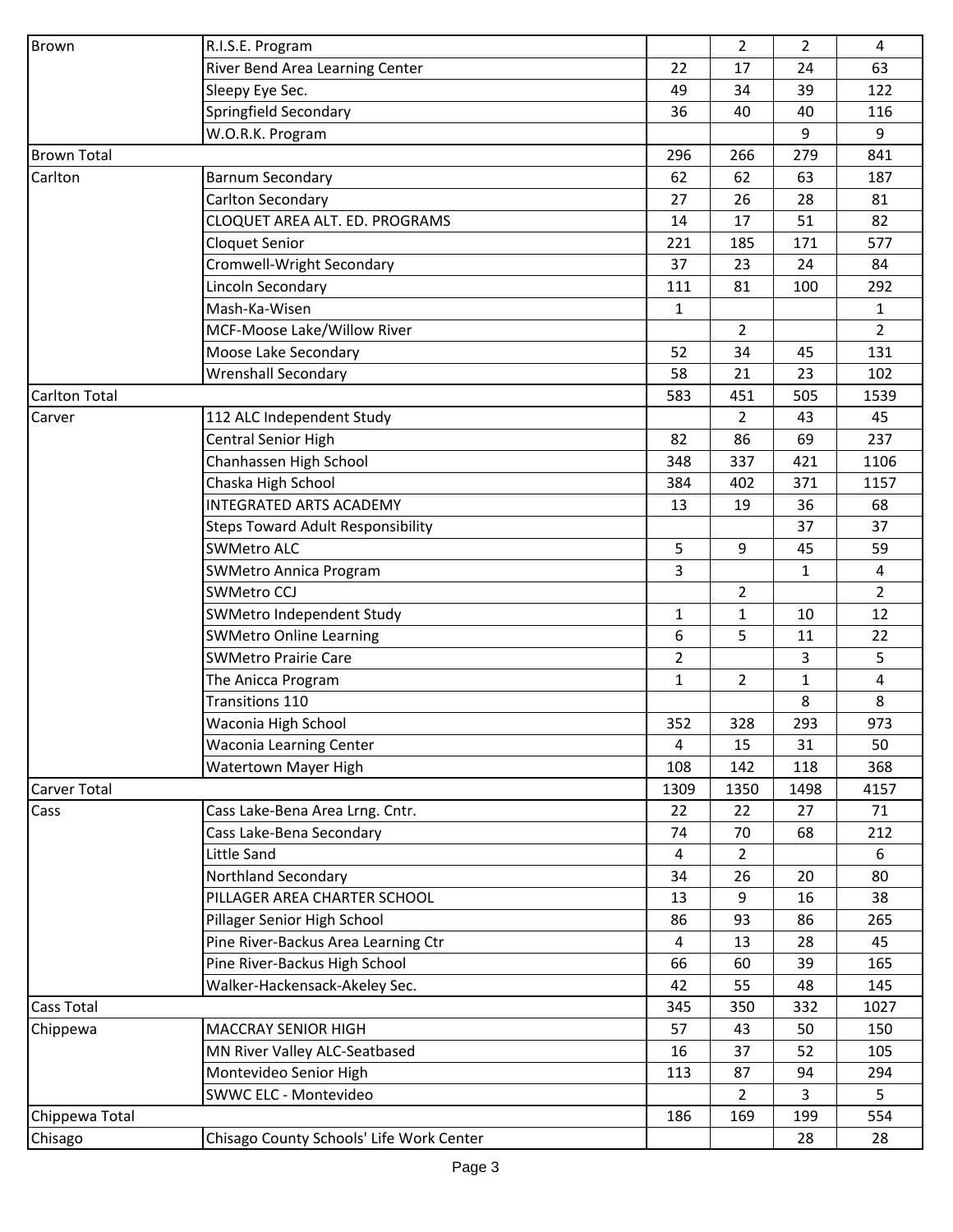| Chisago                 | Chisago Lakes Senior High                           | 256            | 269            | 261            | 786            |
|-------------------------|-----------------------------------------------------|----------------|----------------|----------------|----------------|
|                         | Distance Learning Academy - Secondary               | 16             | 14             | 20             | 50             |
|                         | Norse Area Learning Center                          | $\overline{2}$ | 4              | 26             | 32             |
|                         | North Branch Area High School                       | 222            | 176            | 217            | 615            |
|                         | Pathway to Change                                   | $\mathbf{1}$   | $\overline{2}$ | 6              | 9              |
|                         | Rush City Secondary                                 | 75             | 71             | 57             | 203            |
|                         | Skillbuilding Opportunities for Academic Resiliency | 1              | 1              | $\overline{2}$ | 4              |
|                         | TRIO Wolf Creek Distance Learning                   | 28             | 48             | 94             | 170            |
| Chisago Total           |                                                     | 601            | 585            | 711            | 1897           |
| Clay                    | <b>Barnesville Secondary</b>                        | 73             | 63             | 54             | 190            |
|                         | Dilworth-Glyndon-Felton Senior High                 | 111            | 110            | 91             | 312            |
|                         | <b>Glacial Ridge Transitional Skills Program</b>    | $\overline{2}$ | 1              | 4              | $\overline{7}$ |
|                         | <b>Hawley Secondary</b>                             | 77             | 62             | 74             | 213            |
|                         | Intensive Interagency Program                       | $\mathbf{1}$   | 4              | 2              | $\overline{7}$ |
|                         | Lakes Country Youth Educ Svcs                       | $\mathbf{1}$   | 3              | 23             | 27             |
|                         | Moorhead Alternative Learning Center                | 18             | 26             | 44             | 88             |
|                         | Moorhead High School                                | 505            | 425            | 449            | 1379           |
|                         | Moorhead Online Secondary Academy                   | 19             | 27             | 22             | 68             |
|                         | <b>Ulen-Hitterdal Secondary</b>                     | 28             | 18             | 21             | 67             |
|                         | <b>West Central Academy-N</b>                       | 2              | 4              | $\overline{2}$ | 8              |
|                         | <b>West Central Academy-S</b>                       | $\overline{7}$ | 11             | 5              | 23             |
| Clay Total              |                                                     | 844            | 754            | 791            | 2389           |
| Clearwater              | <b>Bagley ALP</b>                                   |                |                | $\overline{2}$ | $\overline{2}$ |
|                         | <b>Bagley Secondary</b>                             | 66             | 70             | 53             | 189            |
|                         | Clearbrook-Gonvick Secondary                        | 30             | 38             | 38             | 106            |
| Clearwater Total        |                                                     | 96             | 108            | 93             | 297            |
| Cook                    | Cook County Senior High                             | 44             | 41             | 32             | 117            |
| <b>Cook Total</b>       |                                                     | 44             | 41             | 32             | 117            |
| Cottonwood              | Mountain Lake Secondary                             | 40             | 40             | 49             | 129            |
|                         | <b>STARRS ONLINE ACADEMY</b>                        |                | 1              | $\overline{2}$ | 3              |
|                         | SWWC Alternative Learning Center - Windom           | 8              | 9              | 20             | 37             |
|                         | SWWC ELC - Windom                                   | 5              | 3              | $\overline{2}$ | 10             |
|                         | Westbrook-Walnut Grove Secondary                    | 27             | 25             | 21             | 73             |
|                         | Windom Senior High                                  | 88             | 83             | 76             | 247            |
| <b>Cottonwood Total</b> |                                                     | 168            | 161            | 170            | 499            |
| Crow Wing               | <b>Brainerd Senior High</b>                         | 502            | 455            | 420            | 1377           |
|                         | Crosby-Ironton Secondary                            | 80             | 78             | 71             | 229            |
|                         | Crosslake Community 6-12 Online School              | 42             | 53             | 67             | 162            |
|                         | ISD 181 Learning Center                             | 17             | 41             | 94             | 152            |
|                         | <b>Lincoln Education Center</b>                     | 8              | 9              | 52             | 69             |
|                         | Pequot Lakes Senior High                            | 161            | 149            | 140            | 450            |
| Crow Wing Total         |                                                     | 810            | 785            | 844            | 2439           |
| Dakota                  | 1960nline High School                               | 27             | 55             | 39             | 121            |
|                         | 199 Online High School                              | 18             | 11             | 9              | 38             |
|                         | 917 Dash                                            | 6              | 2              | 9              | 17             |
|                         | 917 Intra-Dakota Educational Alt                    | $\overline{2}$ | 9              | 6              | 17             |
|                         | 917 Paces                                           | 2              | 1              | 5              | 8              |
|                         | 917 Sun                                             | 5              | 19             | 35             | 59             |
|                         | 917 Transitional Education Serv Alt                 |                | $\overline{2}$ | 94             | 96             |
|                         | <b>ABE Diploma Program</b>                          |                | 1              | 54             | 55             |
|                         | Academic Arts High School                           | 16             | 16             | 48             | 80             |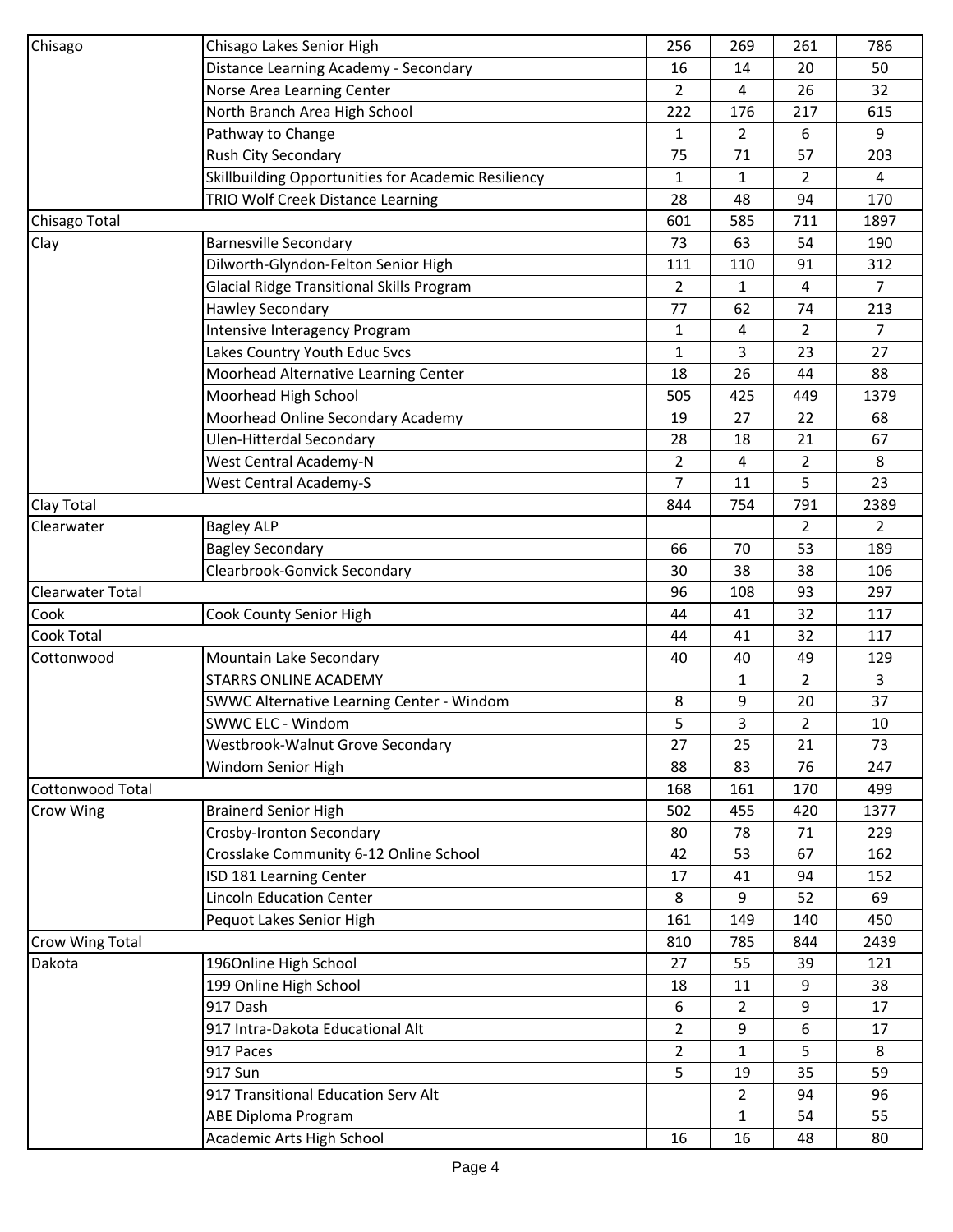| Dakota       | Apple Valley Senior High                                     | 493            | 429            | 385          | 1307           |
|--------------|--------------------------------------------------------------|----------------|----------------|--------------|----------------|
|              | <b>BES Transition Program</b>                                |                |                | 28           | 28             |
|              | <b>Branch Out Transitional Services</b>                      |                |                | 21           | 21             |
|              | <b>Burnsville Alternative High School</b>                    | 5              | 40             | 170          | 215            |
|              | <b>Burnsville High School</b>                                | 521            | 548            | 495          | 1564           |
|              | <b>Customized Alternative Solutions for Education (CASE)</b> | 2              | $\overline{2}$ | $\mathbf{1}$ | 5              |
|              | Dakota County Area Learning School - South                   | 9              |                |              | 9              |
|              | Dakota Cty. ALC                                              | 4              | 36             | 150          | 190            |
|              | Dakota Prairie Area Learning Center                          | 4              |                | 3            | $\overline{7}$ |
|              | Dakota Ridge School                                          | 9              | 8              | 31           | 48             |
|              | Deaf/Hard of Hearing                                         | 3              |                |              | $\overline{3}$ |
|              | <b>Eagan Senior High</b>                                     | 553            | 519            | 441          | 1513           |
|              | <b>Eastview Senior High</b>                                  | 584            | 570            | 557          | 1711           |
|              | Farmington High School                                       | 592            | 512            | 534          | 1638           |
|              | FIT Academy High School                                      | 9              | 12             | 2            | 23             |
|              | <b>Hastings Alternative Center</b>                           | 9              | 8              | 14           | 31             |
|              | Hastings High School                                         | 354            | 282            | 321          | 957            |
|              | <b>HOA High School</b>                                       | 9              | 29             | 22           | 60             |
|              | Lakeville Area Learning Center                               | 8              | 15             | 29           | 52             |
|              | Lakeville North High                                         | 469            | 440            | 446          | 1355           |
|              | Lakeville South High                                         | 488            | 440            | 421          | 1349           |
|              | Link12 Lakeville High School                                 | 33             | 25             | 41           | 99             |
|              | New Chance                                                   | $\mathbf{1}$   |                |              | $\mathbf{1}$   |
|              | <b>ONE91 Virtual Academy Secondary</b>                       | 28             | 36             | 48           | 112            |
|              | Options                                                      | $\overline{a}$ |                | 2            | 6              |
|              | Randolph Secondary                                           | 64             | 55             | 39           | 158            |
|              | Riverside School                                             | 3              | 6              | 3            | 12             |
|              | Rosemount Area Learning Center                               | 6              | 20             | 94           | 120            |
|              | Rosemount Senior High                                        | 667            | 596            | 576          | 1839           |
|              | S St. Paul Community Lrng. Cntr.                             | 15             | 9              | 64           | 88             |
|              | <b>School of Environmental Studies</b>                       |                | 187            | 171          | 358            |
|              | Simley Alternative Program                                   |                | 11             | 21           | 32             |
|              | Simley Senior High                                           | 270            | 267            | 268          | 805            |
|              | South St. Paul High School                                   | 235            | 218            | 191          | 644            |
|              | <b>SSP Virtual</b>                                           | $\mathbf{1}$   | 3              | 17           | 21             |
|              | <b>STAARS</b>                                                |                |                | 8            | 8              |
|              | TEA                                                          | 6              | 5              | 5            | 16             |
|              | <b>Transition Plus</b>                                       |                |                | 125          | 125            |
|              | Two Rivers High School                                       | 373            | 315            | 352          | 1040           |
|              | West Heights ALC                                             | $\overline{2}$ | 21             | 69           | 92             |
|              | West Heights Extended Day                                    |                | $\overline{2}$ | 13           | 15             |
| Dakota Total |                                                              | 5909           | 5782           | 6477         | 18168          |
| Dodge        | HAYFIELD SECONDARY                                           | 54             | 55             | 48           | 157            |
|              | Kasson-Mantorville Senior High                               | 162            | 170            | 160          | 492            |
|              | <b>Triton High School</b>                                    | 82             | 83             | 72           | 237            |
| Dodge Total  |                                                              | 298            | 308            | 280          | 886            |
| Douglas      | Alexandria Area High School                                  | 321            | 300            | 327          | 948            |
|              | Brandon-Evansville High School                               | 32             | 35             | 32           | 99             |
|              | Kalon Prep Academy                                           | 23             | 30             | 29           | 82             |
|              | Osakis Secondary                                             | 77             | 75             | 67           | 219            |
|              | Runestone Alternative School                                 | 9              | 23             | 47           | 79             |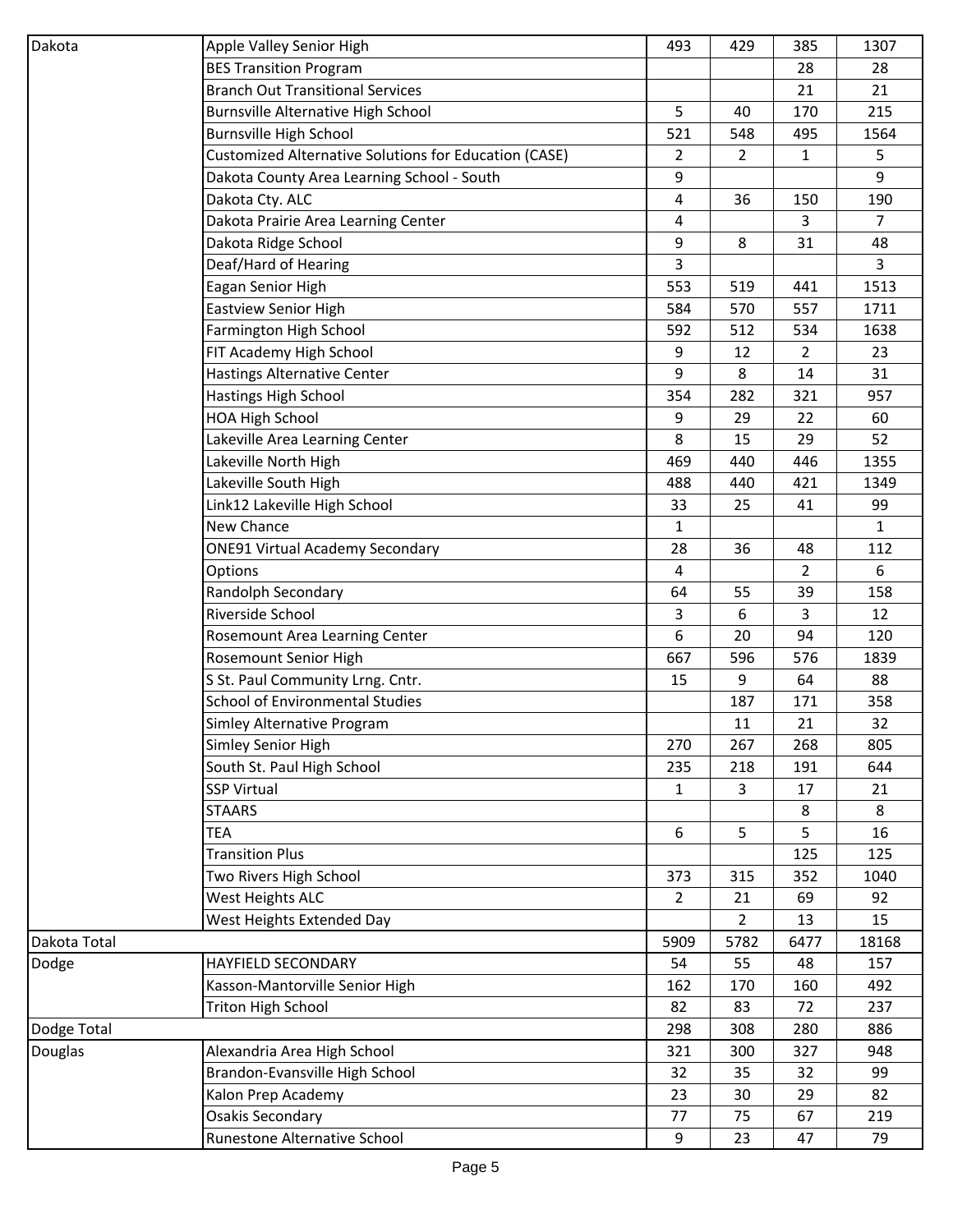| Douglas Total          |                                       | 462          | 463            | 502            | 1427           |
|------------------------|---------------------------------------|--------------|----------------|----------------|----------------|
| Faribault              | <b>Blue Earth Area Secondary</b>      | 86           | 80             | 81             | 247            |
|                        | United South Central High School      | 55           | 43             | 54             | 152            |
| <b>Faribault Total</b> |                                       | 141          | 123            | 135            | 399            |
| Fillmore               | <b>Enrich Kingsland</b>               | $\mathbf{1}$ | $\overline{2}$ | $\overline{2}$ | 5              |
|                        | <b>Fillmore Central Senior High</b>   | 50           | 44             | 34             | 128            |
|                        | Kingsland Junior/Senior High School   | 48           | 30             | 48             | 126            |
|                        | Lanesboro Secondary                   | 35           | 32             | 35             | 102            |
|                        | Mabel-Canton Secondary                | 14           | 18             | 22             | 54             |
|                        | Rushford-Peterson Senior High         | 48           | 55             | 49             | 152            |
| <b>Fillmore Total</b>  |                                       | 196          | 181            | 190            | 567            |
| Freeborn               | Albert Lea Area Learning Center       |              | 14             | 76             | 90             |
|                        | Albert Lea Secondary Online Academy   | 8            | 8              | 17             | 33             |
|                        | Albert Lea Senior High                | 238          | 233            | 228            | 699            |
|                        | Alden-Conger Secondary                | 34           | 35             | 25             | 94             |
|                        | <b>Enrich Alden</b>                   |              |                | $\mathbf{1}$   | $\mathbf{1}$   |
|                        | Glenville-Emmons Secondary            | 15           | 18             | 16             | 49             |
|                        | <b>Success West</b>                   | 1            | 1              | $\overline{2}$ | 4              |
| Freeborn Total         |                                       | 296          | 309            | 365            | 970            |
| Goodhue                | <b>5RiversOnline Secondary</b>        | 21           | 12             | 17             | 50             |
|                        | Cannon Falls Secondary                | 84           | 91             | 99             | 274            |
|                        | Goodhue Secondary                     | 45           | 50             | 57             | 152            |
|                        | Kenyon-Wanamingo Senior High          | 57           | 54             | 51             | 162            |
|                        | MCF-Red Wing, Maginnis High School    |              |                | 31             | 44             |
|                        | Pathways Program Grades 8-12          | 3<br>5       | 10<br>5        | 4              | 14             |
|                        |                                       |              |                |                |                |
|                        | Pine Island Secondary                 | 98           | 98             | 104            | 300            |
|                        | <b>Reach Programs</b>                 | 4            | 4              | 26             | 34             |
|                        | Red Wing Senior High                  | 204          | 182            | 178            | 564            |
|                        | Tower View Alternative High School    | 3            | 14             | 32             | 49             |
|                        | Zumbrota-Mazeppa Senior High          | 108          | 93             | 87             | 288            |
| Goodhue Total          |                                       | 632          | 613            | 686            | 1931           |
| Grant                  | Ashby Secondary                       | 23           | 16             | 25             | 64             |
|                        | Herman Secondary                      | 9            | 4              | 10             | 23             |
|                        | WEST CENTRAL AREA SECONDARY           | 65           | 62             | 48             | 175            |
| <b>Grant Total</b>     |                                       | 97           | 82             | 83             | 262            |
| Hennepin               | 2790nline Learning Program 9-12       | 62           | 88             | 95             | 245            |
|                        | <b>Adult Academics</b>                |              |                | $\overline{2}$ | $\overline{2}$ |
|                        | ALC Independent Study                 |              |                | 3              | 3              |
|                        | <b>ALC Senior High</b>                | 2            | 24             | 84             | 110            |
|                        | Augsburg Fairview Academy             | 6            | 11             | 78             | 95             |
|                        | <b>Banaadir Secondary</b>             | 18           | 14             | 9              | 41             |
|                        | <b>Beacon ALP</b>                     |              | 48             | 77             | 125            |
|                        | <b>Bloomington Transition Center</b>  |              |                | 34             | 34             |
|                        | <b>BlueSky Charter School</b>         | 91           | 113            | 218            | 422            |
|                        | Brooklyn Center Early College Academy | $\mathbf{1}$ | $\overline{7}$ | 54             | 62             |
|                        | Brooklyn Center High School           | 154          | 115            | 154            | 423            |
|                        | Center School                         | 3            | 2              | 5              | 10             |
|                        | Champlin Park High School             | 741          | 758            | 705            | 2204           |
|                        | Choice Academy                        |              | $\mathbf{1}$   | 89             | 90             |
|                        | Downtown Campus                       | 4            | 8              | 86             | 98             |
|                        | Eagle Ridge Academy Charter School    | 67           | 43             | 43             | 153            |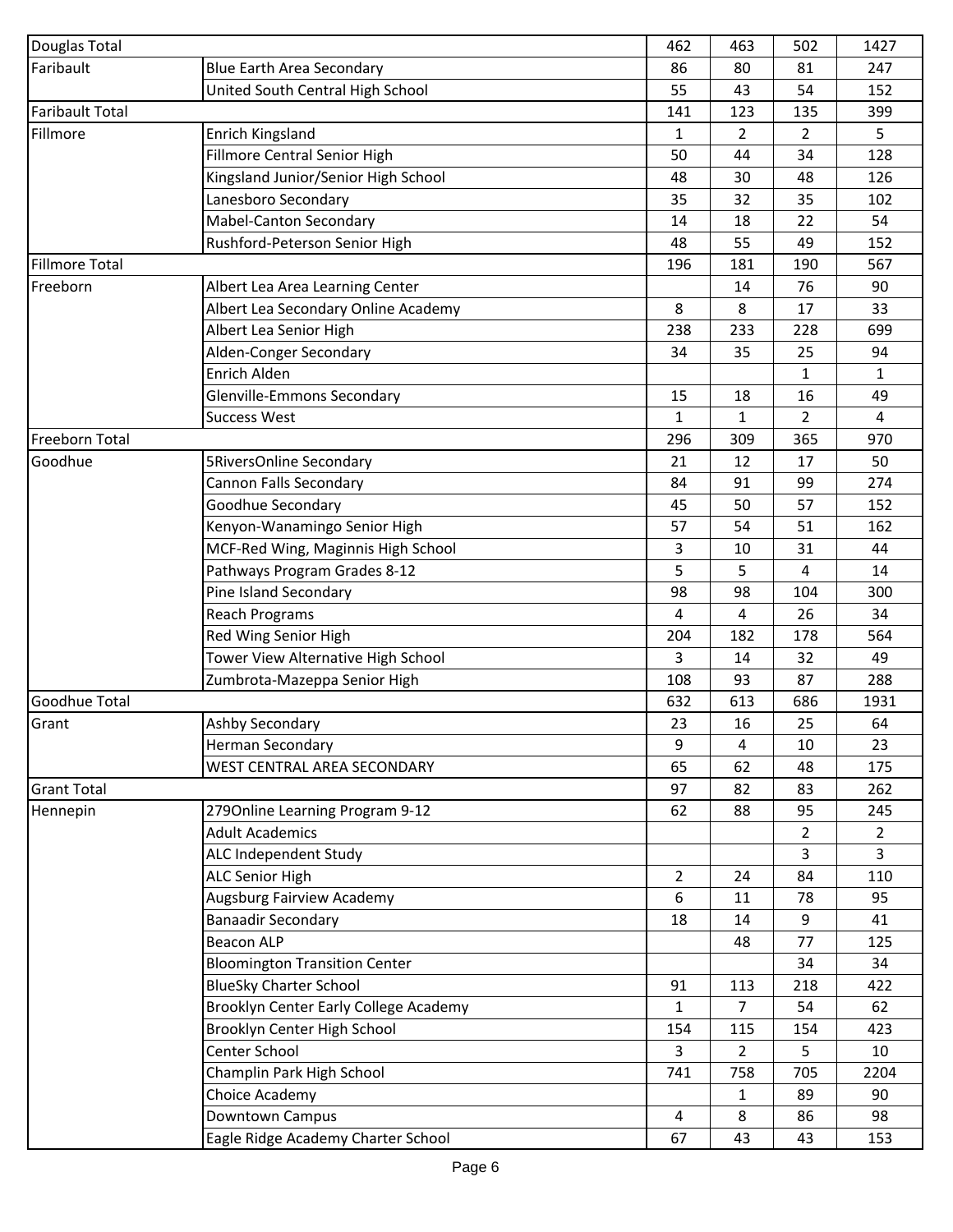| Hennepin | <b>Eden Prairie Online Secondary</b>         | 32             | 19             | 24             | 75             |
|----------|----------------------------------------------|----------------|----------------|----------------|----------------|
|          | Eden Prairie Senior High                     | 661            | 730            | 715            | 2106           |
|          | <b>Edina Senior High</b>                     | 662            | 695            | 649            | 2006           |
|          | <b>Edison High</b>                           | 244            | 240            | 211            | 695            |
|          | El Colegio Charter School                    | 23             | 15             | 21             | 59             |
|          | Epsilon                                      |                | 1              |                | 1              |
|          | <b>Exploration High School</b>               | 10             |                |                | 10             |
|          | <b>FAIR High</b>                             | 84             | 69             | 68             | 221            |
|          | <b>Harrison Education Center</b>             | 12             | 4              | $\overline{7}$ | 23             |
|          | Hennepin Gateway To College                  |                | $\overline{7}$ | 59             | 66             |
|          | Henry High                                   | 217            | 229            | 224            | 670            |
|          | Henry High - SWS                             |                |                | $\mathbf{1}$   | 1              |
|          | Heritage Academy High                        | 25             | 32             | 32             | 89             |
|          | Hiawatha Collegiate High School              | 163            | 156            | 121            | 440            |
|          | <b>Highview ALC</b>                          | 6              | 21             | 149            | 176            |
|          | <b>Hopkins Senior High</b>                   | 509            | 544            | 546            | 1599           |
|          | Insight School of Minnesota                  | 57             | 60             | 129            | 246            |
|          | Jefferson Senior High                        | 446            | 424            | 375            | 1245           |
|          | Kennedy Senior High                          | 439            | 385            | 340            | 1164           |
|          | Lincoln International High School            | 27             | 28             | 26             | 81             |
|          | Lionsgate Academy - Minnetonka               | 26             | 23             | 23             | 72             |
|          | Longfellow Alternative High                  | 6              | 17             | 35             | 58             |
|          | Loring-Nicollet High                         | $\overline{2}$ | 6              | 32             | 40             |
|          | Loring-Nicollet High Extended                |                |                | 2              | $\overline{2}$ |
|          | Maple Grove Senior High                      | 578            | 569            | 592            | 1739           |
|          | Melrose                                      | 3              |                | 1              | 4              |
|          | Menlo Park Academy                           | 3              | 9              | 45             | 57             |
|          | <b>MERC</b>                                  | 3              | 5              | 42             | 50             |
|          | <b>MERC Extended</b>                         |                | 2              | 4              | 6              |
|          | Metro College Prep                           | 107            | 106            | 122            | 335            |
|          | Minneapolis Academy & Career Center          |                | 1              | 14             | 15             |
|          | Minneapolis Academy & Career Center Extended |                |                | 17             | 17             |
|          | Minnetonka Senior High                       | 868            | 896            | 846            | 2610           |
|          | MOUND WESTONKA HIGH SCHOOL                   | 194            | 213            | 211            | 618            |
|          | MPS Metro C                                  | $\mathbf{1}$   | $\mathbf{1}$   |                | $\overline{2}$ |
|          | MPS Metro HA                                 | 3              | $\overline{2}$ | 3              | 8              |
|          | MPS Online 6-12                              | 37             | 29             | 54             | 120            |
|          | MTS High School                              | 18             | 37             | 33             | 88             |
|          | MTS Pease Academy                            | $\overline{4}$ | 5              | 11             | 20             |
|          | NECA Independent Study                       |                |                | 1              | 1              |
|          | New Code Academy High School                 | 27             | 27             | 20             | 74             |
|          | North Education Center Academy               | 3              | 10             | 38             | 51             |
|          | North High                                   | 133            | 71             | 92             | 296            |
|          | Options At Edina High School                 |                |                | $\mathbf{1}$   | $\mathbf{1}$   |
|          | Orono Senior High                            | 235            | 260            | 237            | 732            |
|          | <b>Osseo Education Center</b>                |                |                | 62             | 62             |
|          | Osseo Senior High                            | 568            | 521            | 486            | 1575           |
|          | Park Center IB World School                  | 431            | 409            | 499            | 1339           |
|          | Parnassus Preparatory School-Rhetoric        | 51             | 20             | 32             | 103            |
|          | Perpich Center For Arts Education            |                | 84             | 82             | 166            |
|          | Phoenix School                               | 3              | 4              | 4              | 11             |
|          |                                              |                |                |                |                |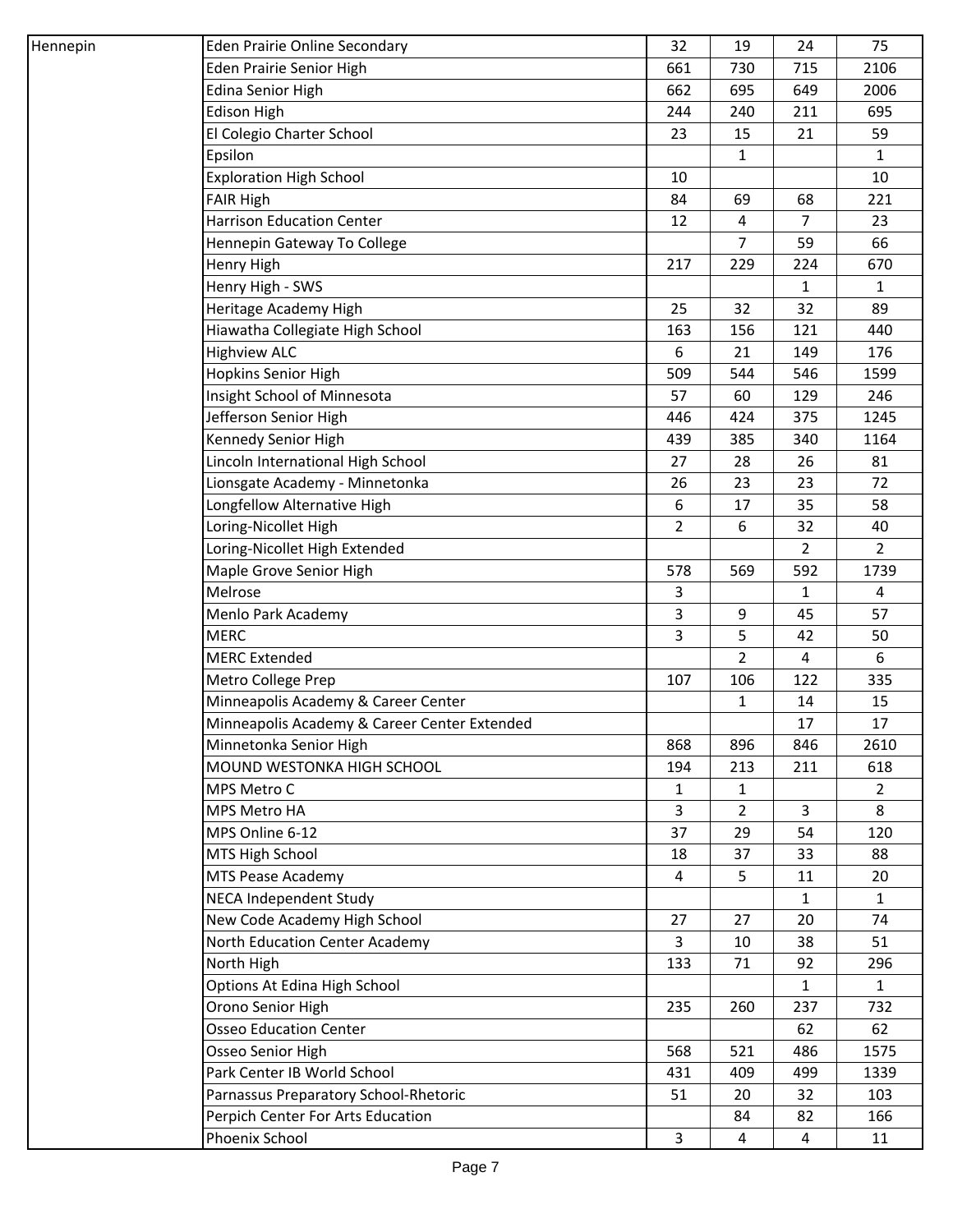| Hennepin | PIM Arts High School                 | 90             | 89             | 112            | 291            |
|----------|--------------------------------------|----------------|----------------|----------------|----------------|
|          | Plymouth Youth Center                | 5              | 13             | 67             | 85             |
|          | Plymouth Youth Center Extended       |                | $\mathbf{1}$   | $\overline{2}$ | $\overline{3}$ |
|          | Prairie Seeds High School Academy    | 71             | 45             | 39             | 155            |
|          | Richfield College Experience Program | 3              | 3              | 52             | 58             |
|          | Richfield Senior High                | 314            | 314            | 257            | 885            |
|          | <b>River Bend Educational Center</b> | 6              | 1              | $\overline{a}$ | 11             |
|          | Robbinsdale Armstrong Senior High    | 485            | 463            | 432            | 1380           |
|          | Robbinsdale Cooper Senior High       | 380            | 453            | 433            | 1266           |
|          | <b>Robbinsdale Transition Center</b> |                |                | 65             | 65             |
|          | Robbinsdale Virtual Academy          | 27             | 23             | 34             | 84             |
|          | Rockford Secondary                   | 130            | 113            | 117            | 360            |
|          | Rogers Senior High                   | 400            | 402            | 437            | 1239           |
|          | Roosevelt High                       | 241            | 220            | 205            | 666            |
|          | Roosevelt High - SWS                 |                | $\mathbf{1}$   |                | $\mathbf{1}$   |
|          | <b>SAGE Academy Charter School</b>   | 13             | 15             | 26             | 54             |
|          | School #519                          |                |                | 2              | $2^{\circ}$    |
|          | School #522                          | $\mathbf{1}$   | $\overline{2}$ | 3              | 6              |
|          | School #527                          | 7              | 4              | 6              | 17             |
|          | School #528                          | $\mathbf{1}$   | 1              | $\mathbf{1}$   | $\overline{3}$ |
|          | School #530                          | $\overline{2}$ | $\overline{2}$ | 3              | $\overline{7}$ |
|          | School #531                          | 8              | 6              | 4              | 18             |
|          | School #532                          | $\overline{3}$ | 3              |                | 6              |
|          | School #533                          | $\mathbf{1}$   |                | $\mathbf{1}$   | $\overline{2}$ |
|          | School #538                          | 5              | 3              | 6              | 14             |
|          | SECA - IS                            |                | 1              | 4              | 5              |
|          | <b>Secondary Special Education</b>   |                |                | 20             | 20             |
|          | <b>Shorewood Education Center</b>    |                |                | 27             | 27             |
|          | <b>SOAR Campus</b>                   |                |                | 50             | 50             |
|          | South Education Center Academy       | 3              | 4              | 30             | 37             |
|          | South High                           | 406            | 419            | 394            | 1219           |
|          | Southwest High                       | 450            | 474            | 474            | 1398           |
|          | Special Ed.                          |                |                | 8              | 8              |
|          | St. Anthony Village Senior High      | 171            | 172            | 165            | 508            |
|          | St. Louis Park Senior High           | 380            | 352            | 368            | 1100           |
|          | <b>Stadium View</b>                  | $\overline{a}$ | 6              | 17             | 27             |
|          | Takoda Prep                          | $\mathbf{1}$   | 7              | 24             | 32             |
|          | <b>Tassel Transition</b>             |                |                | 47             | 47             |
|          | The Alternative Program (TAP)        | 49             | 64             | 24             | 137            |
|          | Tier One                             |                |                | 15             | 15             |
|          | <b>Tier Three</b>                    | 16             | 13             | 82             | 111            |
|          | <b>Tier Two</b>                      | 17             | 19             | 63             | 99             |
|          | Tonka Online                         | 13             | 12             | 15             | 40             |
|          | <b>Transition Plus</b>               |                |                | 56             | 56             |
|          | <b>Transition Plus Services</b>      |                |                | 243            | 243            |
|          | Ubah Medical Academy Charter School  | 79             | 70             | 83             | 232            |
|          | <b>Unity Campus</b>                  | 12             | 10             | 76             | 98             |
|          | Venture Academy High School          | 53             | 51             | 66             | 170            |
|          | VOA High                             |                | $\overline{2}$ | 77             | 79             |
|          | VOA High Extended                    |                |                | $\mathbf{1}$   | $\mathbf{1}$   |
|          | W-Alt-IS                             |                | $\mathbf{1}$   | 21             | 22             |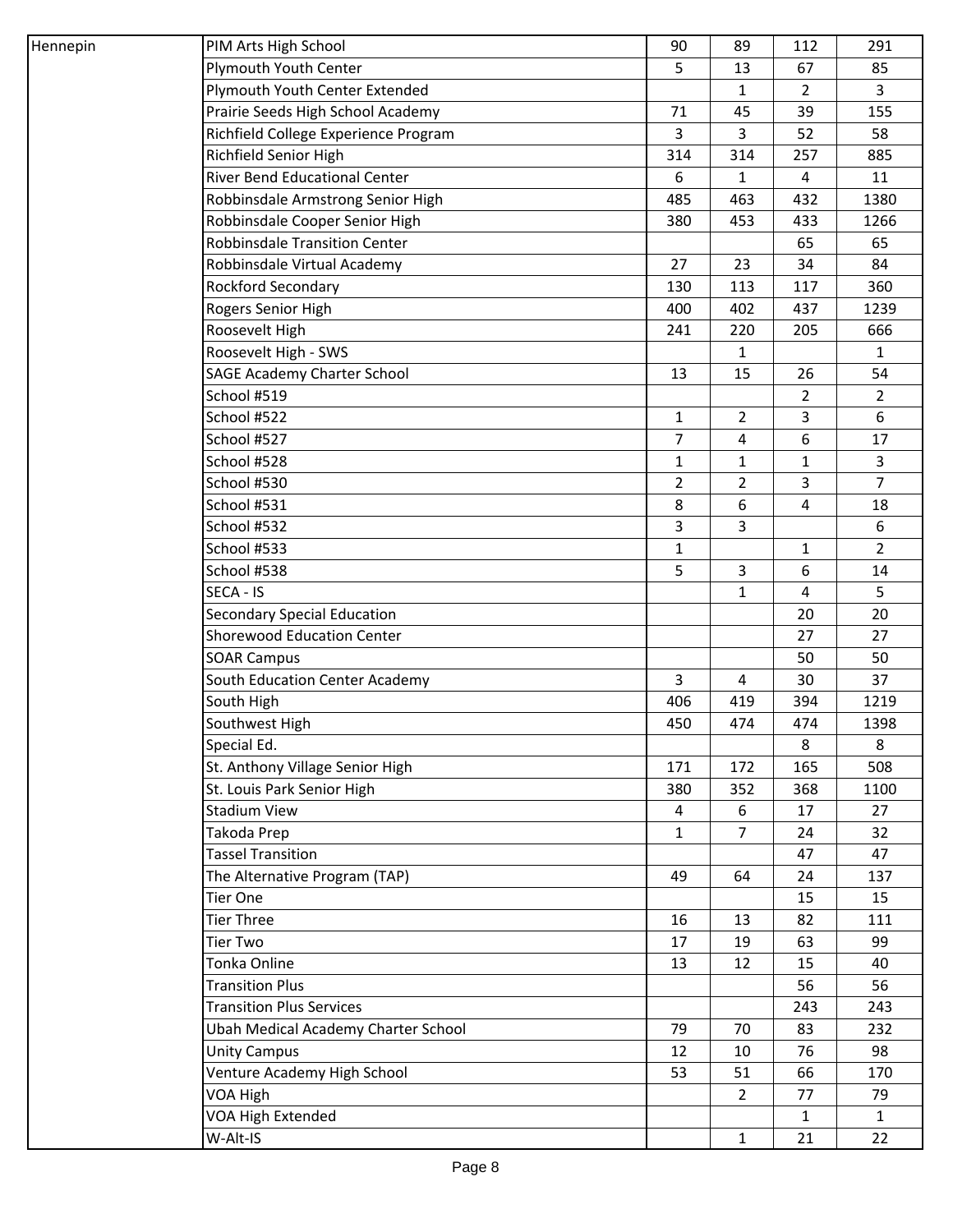| Hennepin             | Washburn High                                   | 446            | 405            | 397            | 1248           |
|----------------------|-------------------------------------------------|----------------|----------------|----------------|----------------|
|                      | <b>Watershed High School</b>                    | $\overline{7}$ | 14             | 12             | 33             |
|                      | Wayzata High                                    | 814            | 886            | 897            | 2597           |
|                      | <b>Wayzata Transition School</b>                |                |                | 40             | 40             |
|                      | Wellstone International High                    | 34             | 31             | 33             | 98             |
|                      | Wellstone International High - SWS              |                | 7              | 9              | 16             |
|                      | West Academy                                    | $\overline{2}$ | 4              | 3              | 9              |
|                      | <b>West Education Center Alternative</b>        | $\overline{2}$ | $\overline{2}$ | 34             | 38             |
| Hennepin Total       |                                                 | 13222          | 13421          | 15257          | 41900          |
| Houston              | Achieve                                         |                |                | 2              | $\overline{2}$ |
|                      | Caledonia Senior High                           | 73             | 72             | 65             | 210            |
|                      | <b>Houston Secondary</b>                        | 27             | 23             | 32             | 82             |
|                      |                                                 | 8              | $\overline{2}$ | 3              | 13             |
|                      | La Crescent Secondary Montessori & STEM Academy |                |                |                | 302            |
|                      | La Crescent Senior High                         | 104            | 99             | 99             |                |
|                      | Minnesota Virtual Academy High School           | 166            | 152            | 185            | 503            |
|                      | Spring Grove Secondary                          | 19             | 25             | 22             | 66             |
|                      | Summit Learning Program                         | 5              | 4              | 8              | 17             |
| <b>Houston Total</b> |                                                 | 402            | 377            | 416            | 1195           |
| Hubbard              | HEADWATERS EDUC LEARNING PROGRAM                | 8              | 16             | 12             | 36             |
|                      | Laporte Secondary                               | 24             | 21             | 13             | 58             |
|                      | Nevis Secondary                                 | 43             | 41             | 39             | 123            |
|                      | Park Rapids Area Virtual Academy - High School  | 4              | 3              | 6              | 13             |
|                      | Park Rapids Senior High                         | 115            | 129            | 84             | 328            |
| <b>Hubbard Total</b> |                                                 | 194            | 210            | 154            | 558            |
| Isanti               | Braham Area Secondary                           | 52             | 50             | 41             | 143            |
|                      | <b>Brookside Academy</b>                        | $\overline{2}$ |                | $\overline{2}$ | $\overline{4}$ |
|                      | Cambridge-Isanti High School                    | 427            | 366            | 324            | 1117           |
|                      | Cambridge-Isanti Online Secondary (6-12)        | 20             | 29             | 24             | 73             |
|                      | Moving Forward                                  |                |                | 19             | 19             |
|                      | Riverside Academy                               | 5              | 21             | 10             | 36             |
|                      | Riverside Academy IS                            |                | 12             | 26             | 38             |
| Isanti Total         |                                                 | 506            | 478            | 446            | 1430           |
| Itasca               | <b>Bigfork Secondary</b>                        | 17             | 24             | 26             | 67             |
|                      | Deer River High School ALP                      | $\mathbf{1}$   | 5              | $\overline{7}$ | 13             |
|                      | Deer River Secondary                            | 65             | 50             | 48             | 163            |
|                      | <b>GRAND RAPIDS AREA LEARNING CENTER</b>        | 9              | 24             | 87             | 120            |
|                      | <b>Grand Rapids Senior High</b>                 | 268            | 299            | 281            | 848            |
|                      | <b>Greenway Senior High</b>                     | 82             | 80             | 67             | 229            |
|                      | <b>ITASKIN EDUCATION CENTER</b>                 | 7              | 3              | 3              | 13             |
|                      | Nashwauk Secondary                              | 50             | 38             | 40             | 128            |
|                      | Nashwauk-Keewatin ALP                           |                |                | 1              | $\mathbf{1}$   |
|                      | Northern Lights Community School                | 23             | 17             | 11             | 51             |
| Itasca Total         |                                                 | 522            | 540            | 571            | 1633           |
| Jackson              | Heron Lake-Okabena Secondary                    | 41             | 21             | 42             | 104            |
|                      | Jackson County Central Senior High              | 74             | 93             | 85             | 252            |
| Jackson Total        |                                                 | 115            | 114            | 127            | 356            |
| Kanabec              | LION Program - Alternative Education            |                |                | $\mathbf{1}$   | $\mathbf{1}$   |
|                      | MORA ALTERNATIVE LEARNING CENTER                | $\overline{2}$ | 12             | 27             | 41             |
|                      | Mora Secondary                                  | 126            | 126            | 107            | 359            |
|                      | Ogilvie Secondary                               | 43             | 35             | 51             | 129            |
| Kanabec Total        |                                                 | 171            | 173            | 186            | 530            |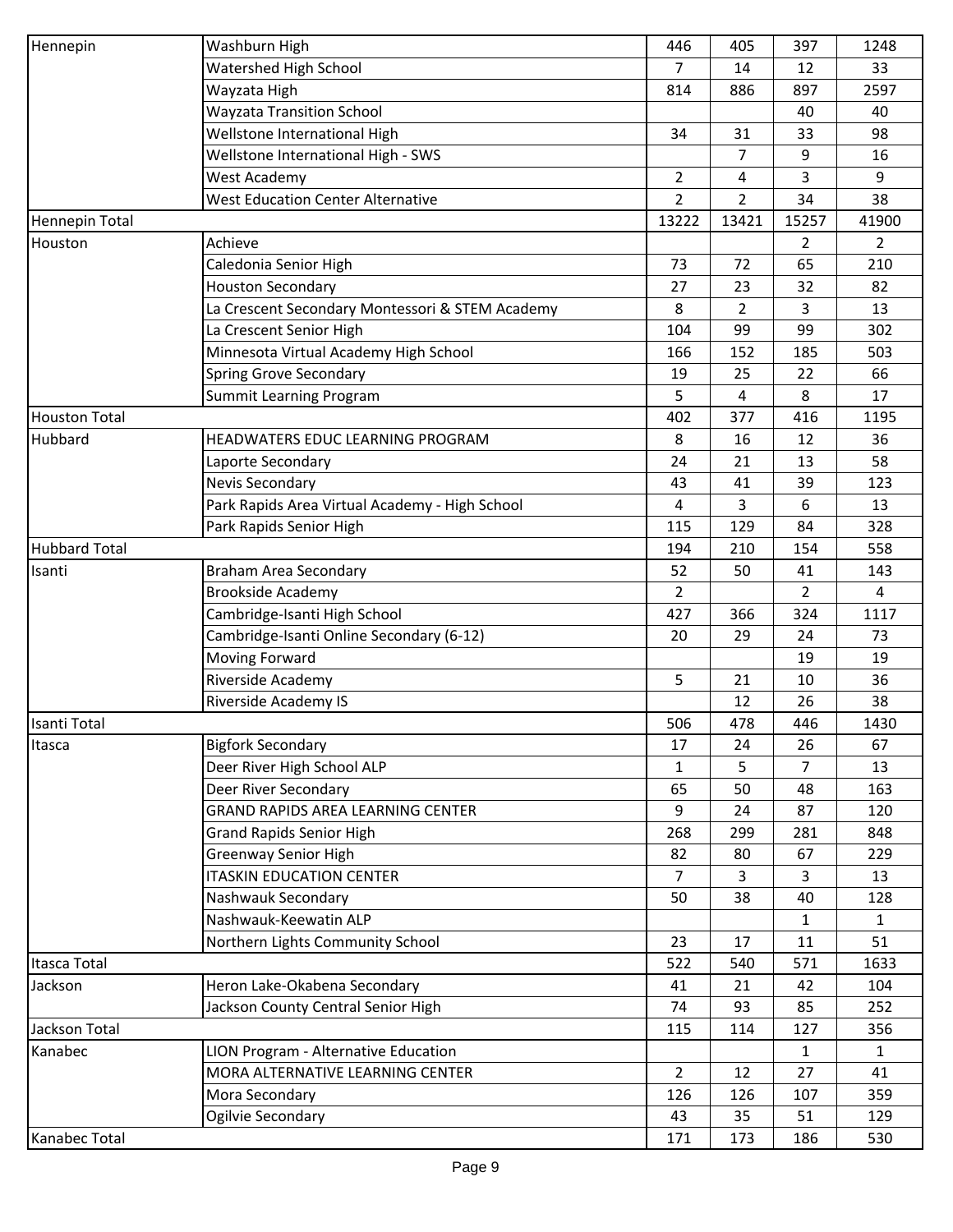| Kandiyohi               | <b>DREAM Technical Academy</b>        | 13  | 16  | 14             | 43             |
|-------------------------|---------------------------------------|-----|-----|----------------|----------------|
|                         | Lake Park School                      | 2   | 5   | 5              | 12             |
|                         | Lakeview School                       |     | 1   | 2              | 3              |
|                         | New London Alternative School         |     | 8   | 10             | 18             |
|                         | New London-Spicer Sr.                 | 123 | 104 | 104            | 331            |
|                         | <b>Prairie Lakes Education Center</b> | 4   | 5   | 13             | 22             |
|                         | <b>SWWC ELC - Willmar</b>             |     | 4   | 3              | 7              |
|                         | Willmar Area Learning Center          | 23  | 49  | 43             | 115            |
|                         | Willmar Senior High                   | 325 | 303 | 278            | 906            |
| Kandiyohi Total         |                                       | 490 | 495 | 472            | 1457           |
| Kittson                 | Kittson Central Secondary             | 19  | 18  | 13             | 50             |
|                         | Lancaster Secondary                   | 5   | 13  | 14             | 32             |
|                         | <b>Tri-County Secondary</b>           | 5   | 11  | 15             | 31             |
| <b>Kittson Total</b>    |                                       | 29  | 42  | 42             | 113            |
| Koochiching             | <b>Falls Secondary</b>                | 73  | 67  | 78             | 218            |
|                         | <b>Indus Secondary</b>                | 8   | 8   | 5              | 21             |
|                         | ISD 361 - ALC Program                 | 3   | 3   | 13             | 19             |
|                         | Littlefork-Big Falls Secondary        | 23  | 17  | 24             | 64             |
|                         | Northome Secondary                    | 8   | 9   | 10             | 27             |
| Koochiching Total       |                                       | 115 | 104 | 130            | 349            |
| Lac qui Parle           | Dawson-Boyd Secondary                 | 41  | 45  | 41             | 127            |
|                         | Lac qui Parle Valley Secondary        | 46  | 46  | 51             | 143            |
| Lac qui Parle Total     |                                       | 87  | 91  | 92             | 270            |
| Lake                    | Two Harbors Secondary                 | 81  | 90  | 82             | 253            |
|                         | Wm. M. Kelley Secondary               | 26  | 27  | 22             | 75             |
| Lake Total              |                                       | 107 | 117 | 104            | 328            |
| Lake of the Woods       | Lake of The Woods Secondary           | 41  | 31  | 45             | 117            |
| Lake of the Woods Total |                                       | 41  | 31  | 45             | 117            |
| Le Sueur                | <b>Cleveland Secondary</b>            | 41  | 44  | 44             | 129            |
|                         | Le Sueur-Henderson High School        | 79  | 88  | 86             | 253            |
|                         | Tri-City United High School           | 160 | 127 | 131            | 418            |
|                         | Waterville-Elysian-Morristown Sr.     | 67  | 58  | 56             | 181            |
| Le Sueur Total          |                                       | 347 | 317 | 317            | 981            |
| Lincoln                 | Hendricks Senior High                 | 13  | 10  | 8              | 31             |
|                         | <b>MNVSS</b>                          | 1   | 7   | 15             | 23             |
|                         | <b>RTR Secondary School</b>           | 56  | 51  | 45             | 152            |
| Lincoln Total           |                                       | 70  | 68  | 68             | 206            |
| Lyon                    | Lakeview Secondary                    | 52  | 43  | 34             | 129            |
|                         | Marshall High School                  | 228 | 199 | 184            | 611            |
|                         | <b>MATEC</b>                          | 9   | 15  | 39             | 63             |
|                         | Minneota Secondary                    | 43  | 45  | 47             | 135            |
|                         | Project Search-Avera Marshall         |     |     | $\overline{7}$ | $\overline{7}$ |
|                         | <b>Tracy Secondary</b>                | 51  | 58  | 71             | 180            |
| Lyon Total              |                                       | 383 | 360 | 382            | 1125           |
| Mahnomen                | MAHNOMEN AREA LEARNING CENTER         | 13  | 6   | $\overline{7}$ | 26             |
|                         | Mahnomen Secondary                    | 41  | 43  | 39             | 123            |
|                         | <b>Waubun ALC</b>                     | 5   | 10  | 9              | 24             |
|                         | Waubun Area Learning Program          |     | 1   |                | $\mathbf{1}$   |
|                         | Waubun Secondary                      | 24  | 32  | 32             | 88             |
| <b>Mahnomen Total</b>   |                                       | 83  | 92  | 87             | 262            |
| Marshall                | Grygla Secondary                      | 14  | 11  | 13             | 38             |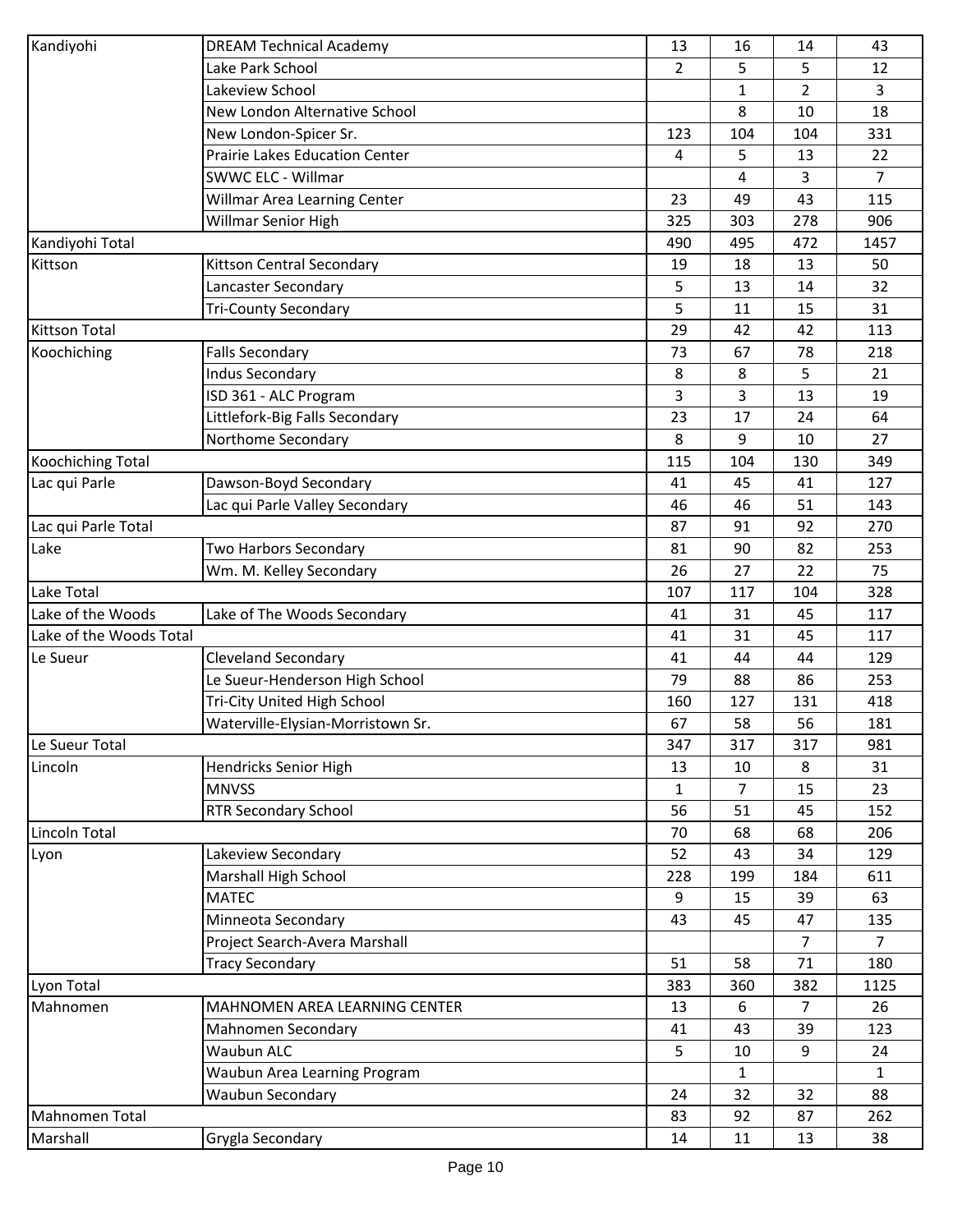| Marshall              | Marshall County Central High               | 37             | 32  | 33             | 102            |
|-----------------------|--------------------------------------------|----------------|-----|----------------|----------------|
|                       | Stephen Senior High                        | 24             | 19  | 26             | 69             |
|                       | Warren-Alvarado-Oslo Secondary             | 35             | 44  | 36             | 115            |
| <b>Marshall Total</b> |                                            | 110            | 106 | 108            | 324            |
| Martin                | Fairmont Jr./Sr. High School               | 140            | 138 | 127            | 405            |
|                       | Granada Huntley East Chain High School     | 27             | 22  | 24             | 73             |
|                       | Martin County West Senior High             | 56             | 60  | 57             | 173            |
|                       | Positive Approach To Learning              |                |     | $\mathbf{1}$   | $\mathbf{1}$   |
|                       | SOUTHERN PLAINS AREA LEARNING CNTR.        | 5              | 17  | 29             | 51             |
|                       | Southern Plains Bridges                    | 5              | 1   | 6              | 12             |
|                       | <b>Truman Secondary</b>                    | 18             | 12  | 18             | 48             |
| <b>Martin Total</b>   |                                            | 251            | 250 | 262            | 763            |
| Mcleod                | Cornerstone                                | 2              | 4   | $\overline{2}$ | 8              |
|                       | CROW RIVER AREA LEARNING CENTER            | $\overline{2}$ | 3   | 8              | 13             |
|                       | Glencoe-Silver Lake Senior High            | 130            | 124 | 133            | 387            |
|                       | Hutchinson Night Alt Learning Ctr          |                |     | $\overline{7}$ | $\overline{7}$ |
|                       | Hutchinson Senior High                     | 223            | 236 | 222            | 681            |
|                       | <b>Hutchinson Transition Assistance PG</b> |                |     | 17             | 17             |
|                       | Lester Prairie Secondary                   | 53             | 29  | 32             | 114            |
|                       | New Century Academy                        | 17             | 41  | 31             | 89             |
| <b>Mcleod Total</b>   |                                            | 427            | 437 | 452            | 1316           |
| Meeker                | A.C.G.C. Secondary                         | 53             | 60  | 71             | 184            |
|                       | <b>Eden Valley Secondary</b>               | 80             | 80  | 75             | 235            |
|                       | Litchfield Area Learning Program           |                | 6   | 8              | 14             |
|                       | Litchfield Senior High                     | 122            | 119 | 91             | 332            |
|                       | <b>SWWC ELC - Cosmos</b>                   | 9              | 3   | $\overline{a}$ | 16             |
|                       | WINGS ALTERNATIVE PROGRAM                  | $\mathbf{1}$   | 3   | 3              | $\overline{7}$ |
| <b>Meeker Total</b>   |                                            | 265            | 271 | 252            | 788            |
| <b>Mille Lacs</b>     | ISLE AREA LEARNING CENTER                  | $\overline{2}$ | 5   | 8              | 15             |
|                       | <b>Isle Secondary</b>                      | 32             | 35  | 21             | 88             |
|                       | KOKESH AREA LEARNING CENTER                | 2              | 6   | 13             | 21             |
|                       | Milaca 7-12 Online                         | $\mathbf{1}$   | 4   | 6              | 11             |
|                       |                                            |                |     |                |                |
|                       | Milaca Area Learning Center                | 4              | 6   | 13             | 23             |
|                       | Milaca Secondary High                      | 129            | 150 | 106            | 385            |
|                       | Onamia Academy                             | 8              | 8   | 8              | 24             |
|                       | Onamia High School                         | 54             | 28  | 33             | 115            |
|                       | <b>Onward Transition Program</b>           |                |     | 8              | 8              |
|                       | Princeton Area Learning Center             | $\mathbf{1}$   | 6   | 18             | 25             |
|                       | Princeton High School                      | 243            | 245 | 192            | 680            |
|                       | Princeton Online MN                        | 9              | 15  | 39             | 63             |
|                       | <b>RUM RIVER NORTH</b>                     | 9              | 7   | 15             | 31             |
| Mille Lacs Total      |                                            | 494            | 515 | 480            | 1489           |
| Morrison              | <b>Healy Secondary</b>                     | 106            | 95  | 93             | 294            |
|                       | LITTLE FALLS CONTINUING EDUCATION          | 1              | 25  | 53             | 79             |
|                       | Little Falls Senior High                   | 219            | 191 | 158            | 568            |
|                       | Mid State Ed Dist Steps Trans. Prog        |                |     | 6              | 6              |
|                       | Royalton High School                       | 80             | 77  | 66             | 223            |
|                       | <b>SUN Program</b>                         | 2              |     |                | $\overline{2}$ |
|                       | Swanville Secondary                        | 14             | 30  | 19             | 63             |
|                       | Upsala Secondary                           | 31             | 26  | 34             | 91             |
|                       | WIN-High School                            | $\overline{2}$ | 5   | $\mathbf{3}$   | 10             |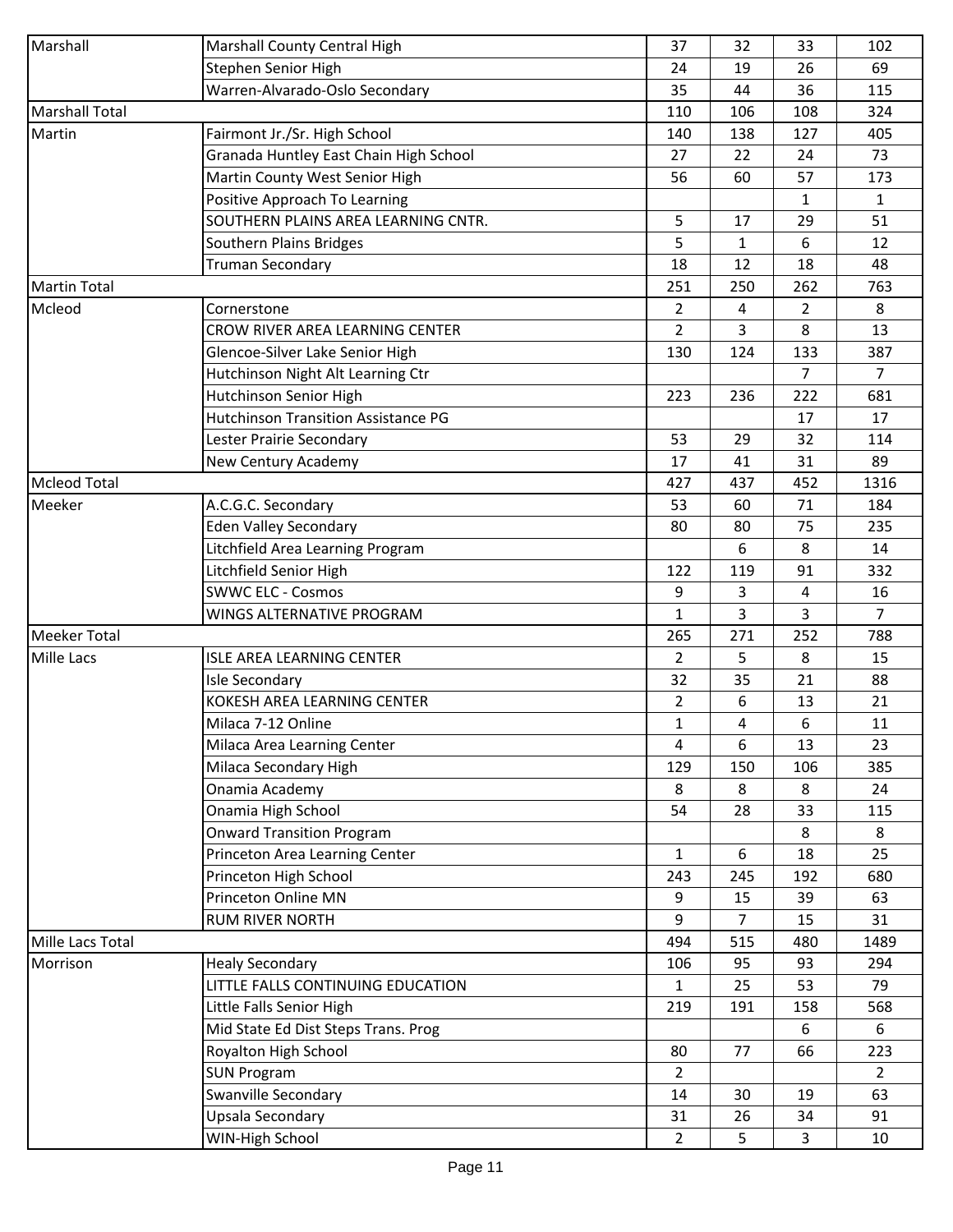|                                                                                              | 1336           |
|----------------------------------------------------------------------------------------------|----------------|
| 34<br>46<br>95<br>Mower<br>Austin Area Learning Center                                       | 175            |
| Austin Online Academy<br>18<br>17<br>37                                                      | 72             |
| Austin Senior High<br>331<br>320<br>252                                                      | 903            |
| Enrich GM<br>$\mathbf{1}$                                                                    | $\mathbf{1}$   |
| 28<br><b>Grand Meadow Senior High</b><br>29<br>40                                            | 97             |
| LeRoy Secondary<br>16<br>22<br>13                                                            | 51             |
| Lyle Secondary<br>19<br>21<br>17                                                             | 57             |
| <b>Oakland Education Center</b><br>6<br>3<br>11                                              | 20             |
| <b>RESET</b><br>3<br>1                                                                       | 4              |
| 6<br><b>SMEC ALC</b><br>$\overline{7}$<br>26                                                 | 39             |
| Southland Senior High<br>41<br>35<br>27                                                      | 103            |
| <b>Success East</b><br>2                                                                     | $\overline{2}$ |
| Mower Total<br>503<br>511<br>510                                                             | 1524           |
| <b>Fulda Secondary</b><br>20<br>Murray<br>35<br>18                                           | 73             |
| Murray County Central Secondary<br>57<br>51<br>54                                            | 162            |
| 69<br>77<br><b>Murray Total</b><br>89                                                        | 235            |
| Nicollet<br>6<br>3<br>$\overline{4}$<br><b>Futures Program</b>                               | 13             |
| Minnesota River School<br>1<br>$\mathbf{1}$                                                  | $\overline{2}$ |
| Minnesota Valley School<br>7<br>$\overline{2}$<br>1                                          | 10             |
| Nicollet High School<br>29<br>38<br>28                                                       | 95             |
| Oshawa Learning Academy<br>6<br>4<br>4                                                       | 14             |
| Rock Bend HS ALC<br>8<br>18                                                                  | 26             |
| 171<br>St. Peter High School<br>192<br>142                                                   | 505            |
| <b>Nicollet Total</b><br>233<br>231<br>201                                                   | 665            |
| <b>Nobles</b><br>518 Virtual Instruction by Excellence Secondary<br>6<br>$\overline{7}$<br>4 | 17             |
| <b>Adrian Secondary</b><br>55<br>35<br>46                                                    | 136            |
| <b>Ellsworth Secondary</b><br>17<br>11<br>11                                                 | 39             |
| 52<br>Learning Center<br>19<br>20                                                            | 91             |
| Learning Center Night<br>2<br>14<br>23                                                       | 39             |
| Worthington Senior High<br>259<br>242<br>198                                                 | 699            |
| <b>Nobles Total</b><br>347<br>348<br>326                                                     | 1021           |
| Norman<br>Ada-Borup-West Secondary<br>49<br>56<br>50                                         | 155            |
| Norman County East Secondary<br>19<br>21<br>18                                               | 58             |
| Norman Total<br>70<br>69<br>74                                                               | 213            |
| Olmsted<br>Byron Senior High School<br>152<br>175<br>183                                     | 510            |
| Care & Treatment Hospital/Homebound<br>1                                                     | $\mathbf{1}$   |
| Care & Treatment JDC/Von Wald<br>$\overline{2}$<br>$\overline{2}$<br>$\overline{2}$          | 6              |
| Century Senior High<br>426<br>376<br>356                                                     | 1158           |
| Chatfield Secondary<br>72<br>83<br>58                                                        | 213            |
| Dover-Eyota High School<br>89<br>86<br>96                                                    | 271            |
| <b>FOCUS ALP</b><br>10<br>$\mathbf{1}$                                                       | 11             |
| Jefferson Elementary<br>1                                                                    | $\mathbf{1}$   |
| John Marshall Senior High<br>381<br>391<br>404                                               | 1176           |
| LEAP Launching Emerging Adults Program<br>9<br>1                                             | 10             |
| Mayo Senior High<br>503<br>474<br>465                                                        | 1442           |
| PrairieCare<br>$\overline{2}$<br>1<br>4                                                      | $\overline{7}$ |
| 5<br>Project Search Mayo Clinic                                                              | 5              |
| Rochester Academy for Independent Living (RAIL)<br>68                                        | 68             |
| Rochester Alternative Learning Center<br>45<br>83<br>235                                     | 363            |
| Rochester Alternative Learning Center Recovery Program<br>5<br>3                             | 8              |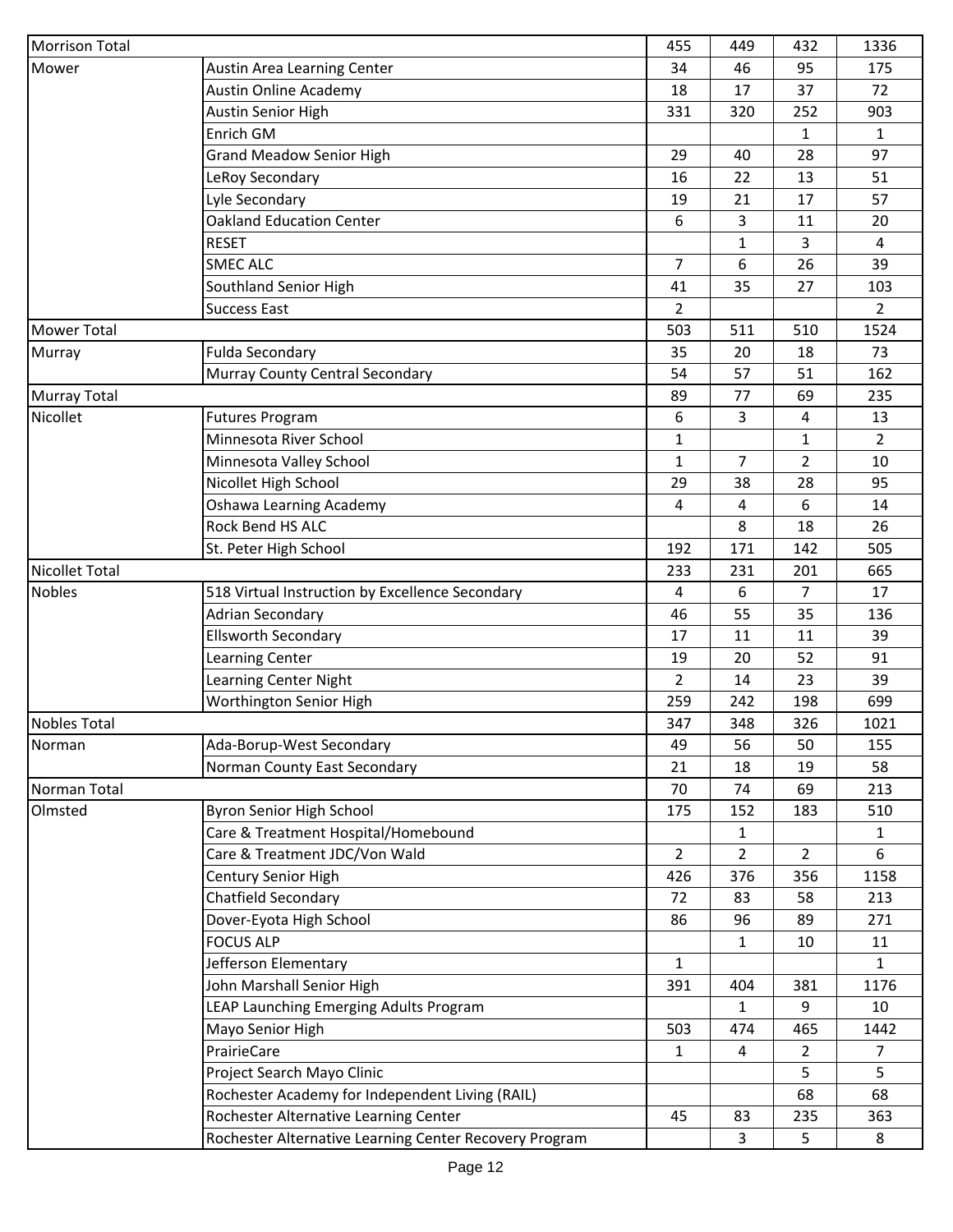| Olmsted                 | Rochester Beacon Academy                     | 13             | 10             | 13             | 36             |
|-------------------------|----------------------------------------------|----------------|----------------|----------------|----------------|
|                         | Rochester Phoenix Academy                    | 15             | 5              | 14             | 34             |
|                         | ROCHESTER STEM ACADEMY                       | 31             | 34             | 32             | 97             |
|                         | Rosa Parks Charter High School               | 5              | 18             | 35             | 58             |
|                         | RPS Online High School                       | 39             | 40             | 36             | 115            |
|                         | Southeast Regional Crisis Center             | $\overline{2}$ |                |                | $\overline{2}$ |
|                         | Stewartville Senior High                     | 166            | 169            | 141            | 476            |
|                         | <b>Transition 2 Success</b>                  |                |                | 12             | 12             |
|                         | Zumbro Area Learning Center                  | $\overline{7}$ | 20             | 26             | 53             |
|                         | Zumbro Ed. Dist. Futures/Choice              | 6              | 4              | $\overline{2}$ | 12             |
| <b>Olmsted Total</b>    |                                              | 1986           | 1980           | 2179           | 6145           |
| <b>Otter Tail</b>       | <b>Battle Lake Secondary</b>                 | 30             | 28             | 34             | 92             |
|                         | Fergus Falls Area Learning Center            | 25             | 36             | 27             | 88             |
|                         |                                              |                |                | 23             | 75             |
|                         | <b>Henning Secondary</b>                     | 19             | 33             |                |                |
|                         | iQ Academy 9-12                              | 55             | 58             | 67             | 180            |
|                         | Kennedy High School                          | 172            | 163            | 137            | 472            |
|                         | Lakes Country Academy - FF                   | $\mathbf{1}$   | $\overline{2}$ |                | $\overline{3}$ |
|                         | New York Mills Secondary                     | 52             | 58             | 47             | 157            |
|                         | Parkers Prairie Secondary                    | 46             | 49             | 39             | 134            |
|                         | Pelican Rapids Secondary                     | 83             | 72             | 69             | 224            |
|                         | Perham Area Learning Center                  | 4              | 15             | 28             | 47             |
|                         | Perham Senior High                           | 119            | 112            | 99             | 330            |
|                         | <b>Underwood Secondary</b>                   | 37             | 43             | 45             | 125            |
| <b>Otter Tail Total</b> |                                              | 643            | 669            | 615            | 1927           |
| Pennington              | Goodridge Secondary                          | 20             | 20             | 9              | 49             |
|                         | Lincoln Senior High                          | 142            | 150            | 123            | 415            |
|                         | Northwest Area Learning Center               | 2              | 10             | 26             | 38             |
| Pennington Total        |                                              | 164            | 180            | 158            | 502            |
| Pine                    | Crossroads Area Learning Center              | 13             | 16             | 26             | 55             |
|                         | <b>East Central Senior Secondary</b>         | 65             | 44             | 32             | 141            |
|                         | <b>Empower Learning Center</b>               | 7              | 12             | 7              | 26             |
|                         | Hinckley-Finlayson Secondary                 | 77             | 73             | 58             | 208            |
|                         | Pine City Area Learning Center               |                | 12             | 19             | 31             |
|                         | Pine City Secondary                          | 122            | 122            | 103            | 347            |
|                         | Pine County Transition Program               |                |                | 12             | 12             |
|                         | Vision                                       | 3              | 4              | $\overline{2}$ | 9              |
|                         | <b>Willow River Secondary</b>                | 27             | 41             | 35             | 103            |
| <b>Pine Total</b>       |                                              | 314            | 324            | 294            | 932            |
| Pipestone               | <b>Edgerton Secondary</b>                    | 28             | 23             | 28             | 79             |
|                         | Pipestone Senior High                        | 108            | 71             | 70             | 249            |
|                         | SWWC Alternative Learning Center - Pipestone | 8              | 3              | 11             | 22             |
|                         | <b>SWWC ELC - Pipestone</b>                  | 4              | 3              | $\mathbf{1}$   | 8              |
| Pipestone Total         |                                              | 148            | 100            | 110            | 358            |
|                         |                                              |                |                |                |                |
| Polk                    | Climax Secondary                             | 15             | 15             | 13             | 43             |
|                         | Crookston Secondary                          | 91             | 96             | 89             | 276            |
|                         | East Grand Forks Senior High                 | 134            | 135            | 145            | 414            |
|                         | Fertile-Beltrami Secondary                   | 39             | 33             | 41             | 113            |
|                         | <b>Fisher Secondary</b>                      | 18             | 14             | 26             | 58             |
|                         | <b>Fosston Secondary</b>                     | 62             | 46             | 44             | 152            |
|                         | New Paths Alternative Learning Program       |                |                | $\mathbf{1}$   | $\mathbf{1}$   |
|                         | Win-E-Mac Secondary                          | 32             | 25             | 25             | 82             |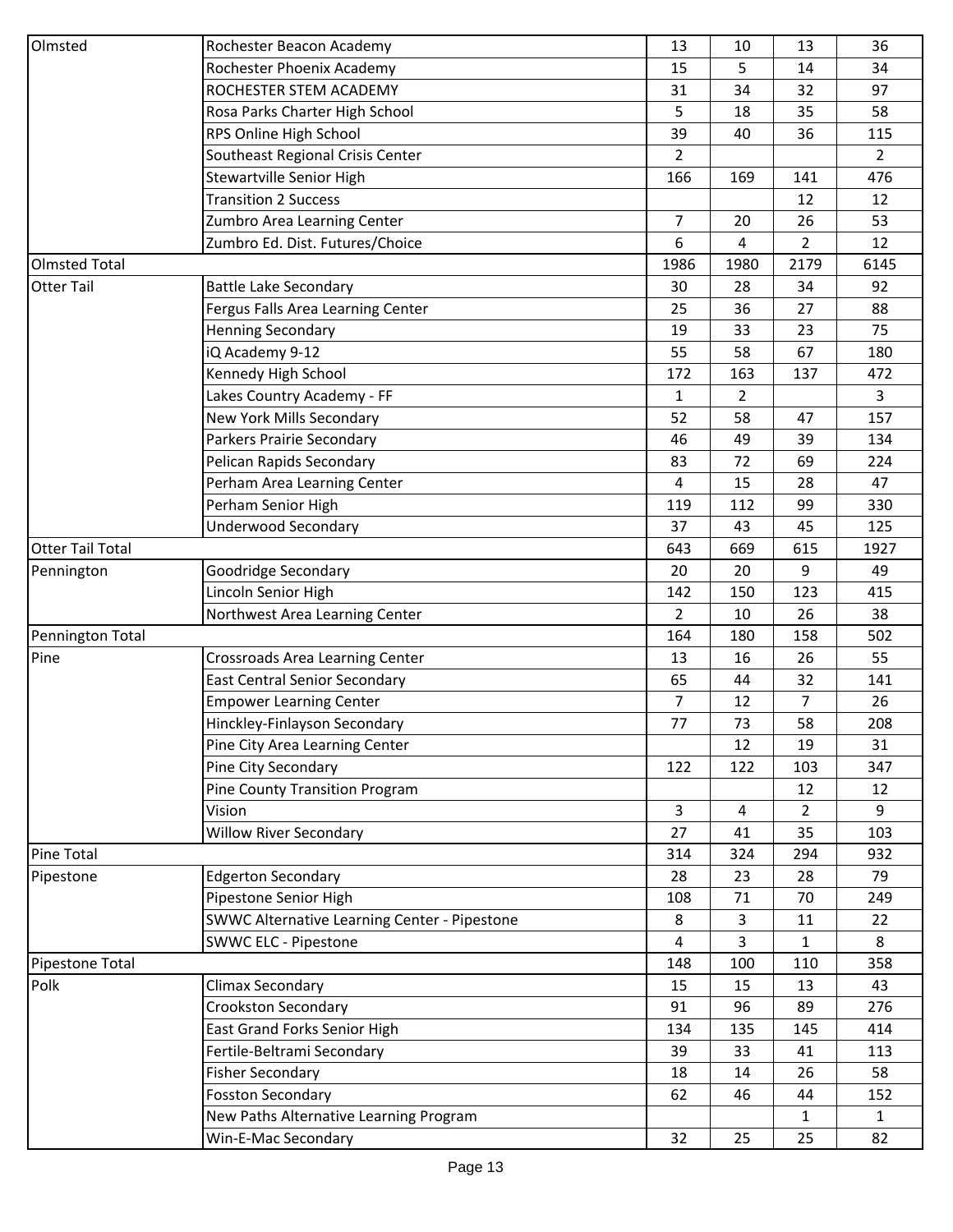| Polk Total |                                                 | 391            | 364            | 384          | 1139 |
|------------|-------------------------------------------------|----------------|----------------|--------------|------|
| Pope       | Minnewaska Area WIN Academy                     | 4              | 5              | 4            | 13   |
|            | Minnewaska Secondary                            | 96             | 81             | 97           | 274  |
| Pope Total |                                                 | 100            | 86             | 101          | 287  |
| Ramsey     | 622 Online High School                          | 43             | 45             | 44           | 132  |
|            | 916 MAHTOMEDI ACADEMY                           | $\mathbf{1}$   | 9              | 64           | 74   |
|            | A. G. A. P. E. Teen Parent                      | 6              | 11             | 35           | 52   |
|            | <b>AFSA High School</b>                         | 47             | 29             | 60           | 136  |
|            | <b>ALC Gateway to College</b>                   |                | 16             | 115          | 131  |
|            | Anna Westin House                               | 3              | 2              |              | 5    |
|            | <b>Avalon School</b>                            | 37             | 40             | 62           | 139  |
|            | <b>Bridge View Special Education</b>            | 10             | 10             | 12           | 32   |
|            | Career and Life Transition Program - Shoreview  |                |                | 15           | 15   |
|            | Career and Life Transition Program - Twin Lakes |                |                | 33           | 33   |
|            | Career Pathways                                 | 13             | 16             | 74           | 103  |
|            | Central Senior High                             | 410            | 514            | 459          | 1383 |
|            | City Academy                                    | $\overline{4}$ | 10             | 101          | 115  |
|            | Community of Peace Academy High School          | 63             | 55             | 58           | 176  |
|            | Community School of Excellence High School      | 42             | 39             |              | 81   |
|            | Como Park Senior High                           | 298            | 260            | 269          | 827  |
|            | Creative Arts Secondary School                  | 50             | 32             | 31           | 113  |
|            | CVA Fusion High School (9-12)                   | 13             | 16             | 16           | 45   |
|            | CVA PASCAL Middle & High School (6-12)          | 11             | 14             | 19           | 44   |
|            | Distance Learning Academy - H                   | 16             | $\overline{7}$ | 11           | 34   |
|            | East View Academy                               | $\mathbf{1}$   | 11             | 107          | 119  |
|            | Face To Face Academy                            | 10             | 24             | 57           | 91   |
|            | Fairview Adolescent Education Program           | 3              | 2              | 3            | 8    |
|            | Fairview Alternative High School                |                | 13             | 61           | 74   |
|            | <b>Focus Beyond</b>                             |                |                | 237          | 237  |
|            | <b>Gentry Academy High</b>                      | 29             | 30             | 15           | 74   |
|            | Gordon Parks High School                        |                | 6              | 107          | 113  |
|            | <b>Great River School</b>                       | 68             | 68             | 70           | 206  |
|            | <b>Guadalupe Alternative Programs</b>           | $\overline{7}$ | 9              | 41           | 57   |
|            | Harding Senior High                             | 461            | 450            | 422          | 1333 |
|            | Harmony Learning Center                         | 5              | $\mathbf{1}$   | 6            | 12   |
|            | <b>High School For Recording Arts</b>           | 19             | 28             | 251          | 298  |
|            | <b>Higher Ground Secondary Academy</b>          | 81             | 71             | 57           | 209  |
|            | <b>Highland Park Senior High</b>                | 370            | 310            | 306          | 986  |
|            | Hmong College Prep Academy HS                   | 178            | 170            | 156          | 504  |
|            | Home/Hospital Instruction                       | $\mathbf{1}$   |                |              | 1    |
|            | HUMBOLDT HIGH SCHOOL                            | 188            | 190            | 153          | 531  |
|            | Irondale Senior High                            | 439            | 428            | 464          | 1331 |
|            | Jennings Experiential High School               | 6              | 11             | 38           | 55   |
|            | Johnson Senior High                             | 294            | 304            | 274          | 872  |
|            | Journeys Secondary School                       | $\overline{7}$ | 8              | 44           | 59   |
|            | Juvenile Service Center                         | 3              | 5              | $\mathbf{1}$ | 9    |
|            | LEAP High School                                | 28             | 21             | 42           | 91   |
|            | Lionsgate Academy - Lynx Program                | $\overline{2}$ | 5              | 10           | 17   |
|            | Lionsgate Academy - Shoreview                   | 27             | 22             | 22           | 71   |
|            | Lionsgate Academy AIM                           |                |                | 41           | 41   |
|            | Metro Deaf School                               | 8              | 11             | 12           | 31   |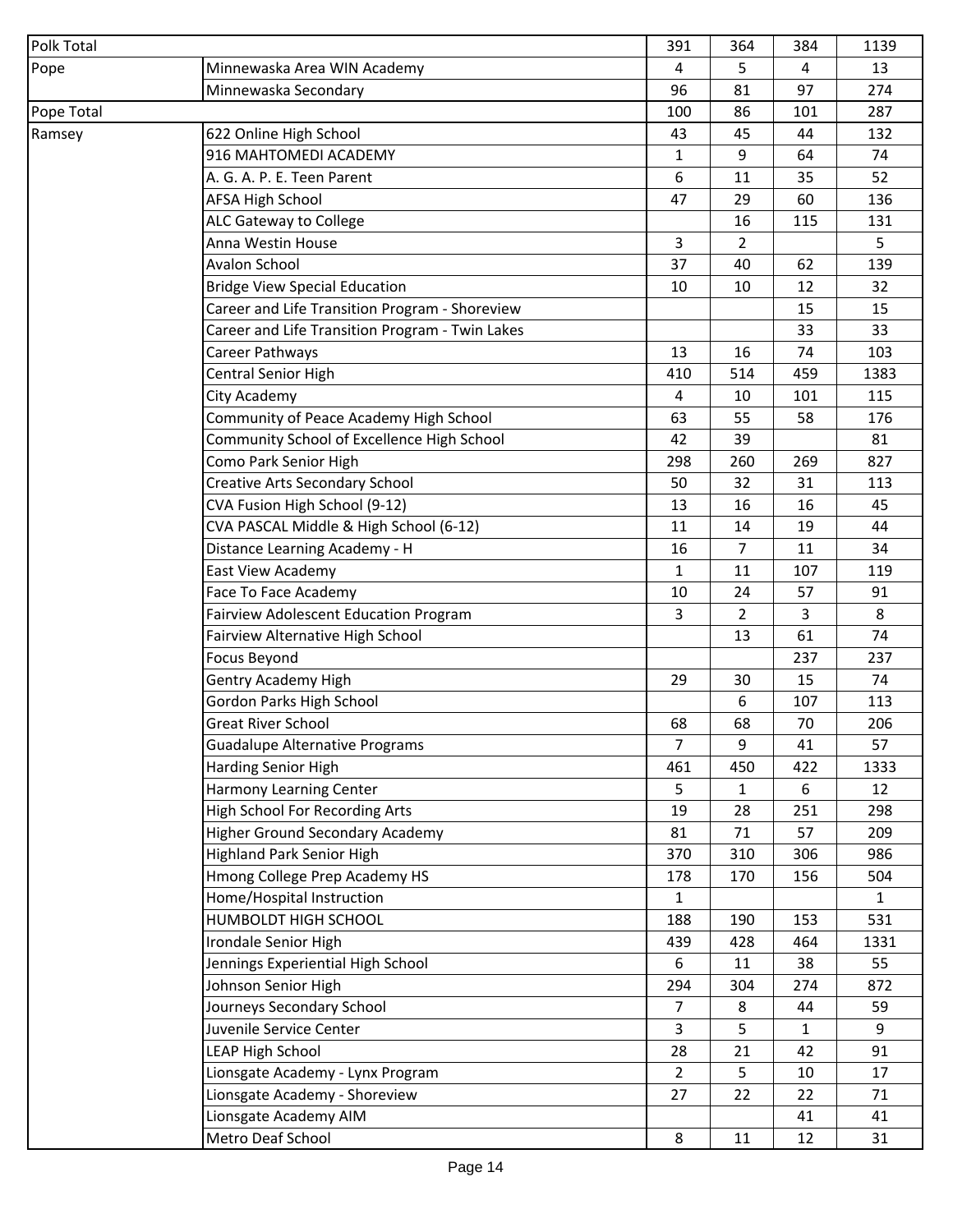| Ramsey                | Minnesota Connections Academy 7-12             | 448            | 509            | 543            | 1500           |
|-----------------------|------------------------------------------------|----------------|----------------|----------------|----------------|
|                       | Minnesota Online High School                   | 32             | 41             | 118            | 191            |
|                       | Minnesota Virtual Schools                      | 35             | 72             | 138            | 245            |
|                       | MMSA High School                               | 35             | 33             | 29             | 97             |
|                       | Mounds View Adult Education                    |                |                | 6              | 6              |
|                       | <b>Mounds View ALC</b>                         | $\mathbf{1}$   | 17             | 79             | 97             |
|                       | Mounds View Senior High                        | 486            | 468            | 442            | 1396           |
|                       | <b>NE Metro North</b>                          |                |                | $\mathbf{1}$   | $\mathbf{1}$   |
|                       | North Senior High                              | 399            | 421            | 392            | 1212           |
|                       | NOVA CLASSICAL ACADEMY UPPER SCHOOL            | 69             | 64             | 67             | 200            |
|                       | Open World Learning Secondary                  | 65             | 63             | 48             | 176            |
|                       | Options                                        | 3              | 1              | $\mathbf{1}$   | 5              |
|                       | PHOENIX ACADEMY                                | 7              | 1              | 3              | 11             |
|                       | PrairieCare Maplewood                          | 4              | 3              | 4              | 11             |
|                       | Quora Secondary School                         | 27             | 18             | 58             | 103            |
|                       | <b>REACH Academy</b>                           | $\overline{4}$ | 3              |                | $\overline{7}$ |
|                       | <b>Reach Transition</b>                        |                |                | 7              | $\overline{7}$ |
|                       | Resident Student/Out of State                  | 2              |                |                | $\overline{2}$ |
|                       | Rivereast Program                              | $\overline{2}$ | 1              |                | 3              |
|                       | River's Edge Academy                           | 20             | 12             | 14             | 46             |
|                       | <b>RONDO CAMPUS</b>                            | 5              | 23             | 88             | 116            |
|                       | Roseville Area Senior High                     | 611            | 571            | 560            | 1742           |
|                       | Saint Paul Conservatory for Performing Artists | 107            | 134            | 111            | 352            |
|                       | Saint Paul Online High School                  | 81             | 81             | 78             | 240            |
|                       | Sejong Academy High School                     | 20             | 24             |                | 44             |
|                       | South Campus Education Center                  | 6              | 11             | 23             | 40             |
|                       | STEP ACADEMY CHARTER SCHOOL                    | 45             | 64             | 57             | 166            |
|                       | The Next Step                                  |                |                | 98             | 98             |
|                       | <b>Twin Cities Academy</b>                     | 79             | 73             | 60             | 212            |
|                       | United Hospital Adolescent Program             | $\mathbf{1}$   |                |                | $\mathbf{1}$   |
|                       | Upper Mississippi High Academy                 | 43             | 33             | 35             | 111            |
|                       | <b>Washington Tech Secondary Magnet</b>        | 287            | 232            | 229            | 748            |
|                       | <b>WELS North</b>                              |                |                | 28             | 28             |
|                       | White Bear Area Learning Center                | $\overline{2}$ | 22             | 105            | 129            |
|                       | White Bear North Campus Senior                 | 601            |                |                | 601            |
|                       | White Bear South Campus Senior                 |                | 565            | 477            | 1042           |
| <b>Ramsey Total</b>   |                                                | 6829           | 6883           | 8374           | 22086          |
| <b>Red Lake</b>       | Lafayette Secondary                            | 20             | 28             | 25             | 73             |
|                       | Red Lake County Central High School            | 23             | 32             | 29             | 84             |
| <b>Red Lake Total</b> |                                                | 43             | 60             | 54             | 157            |
| Redwood               | <b>Cedar Mountain Secondary</b>                | 29             | 43             | 40             | 112            |
|                       | Red Rock Central Secondary                     | 37             | 32             | 32             | 101            |
|                       | Redwood Valley Senior High                     | 95             | 76             | 71             | 242            |
|                       | <b>SWWC ELC - Belview</b>                      | $\overline{2}$ | $\overline{2}$ | $\overline{2}$ | 6              |
|                       | <b>Wabasso Secondary</b>                       | 38             | 39             | 39             | 116            |
| <b>Redwood Total</b>  |                                                | 201            | 192            | 184            | 577            |
| Renville              | <b>BOLD Senior High School</b>                 | 51             | 56             | 46             | 153            |
|                       | <b>Buffalo Lake-Hector Secondary</b>           | 42             | 40             | 35             | 117            |
|                       | Renville County West Senior High               | 48             | 33             | 36             | 117            |
| <b>Renville Total</b> |                                                | 141            | 129            | 117            | 387            |
| Rice                  | Alexander Learning Academy                     | 6              | 10             | $\mathbf{1}$   | 17             |
|                       |                                                |                |                |                |                |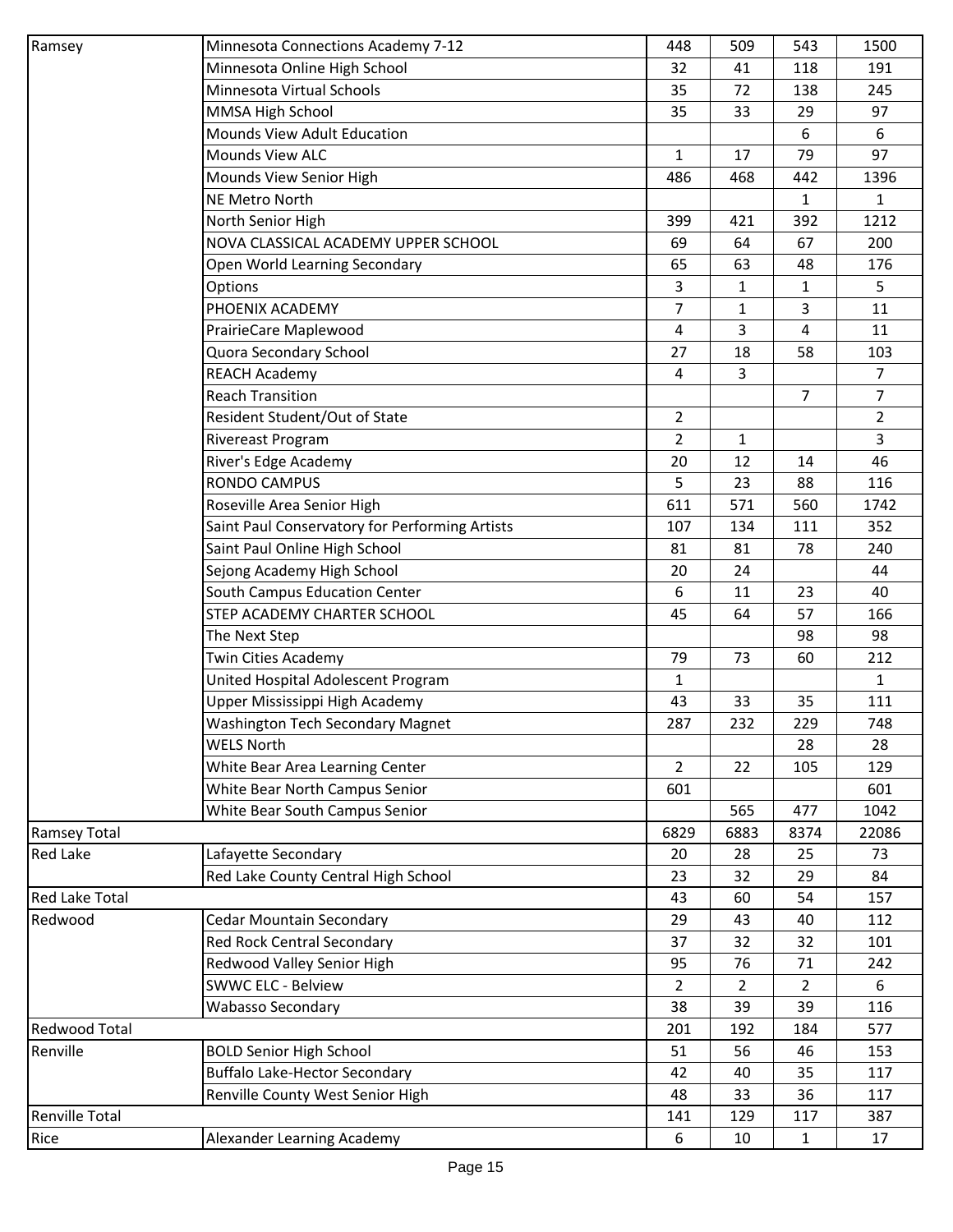| Rice              | Arcadia Charter School                        | 17           | 24           | 17                      | 58           |
|-------------------|-----------------------------------------------|--------------|--------------|-------------------------|--------------|
|                   | <b>CVSEC STEP</b>                             |              |              | 36                      | 36           |
|                   | Discovery Public School of Faribault          | 8            | 8            | 9                       | 25           |
|                   | Falcons Online Academy-HS                     | 6            | 12           | 13                      | 31           |
|                   | Faribault Area Learning Center                | 4            | 10           | 67                      | 81           |
|                   | <b>Faribault Senior High</b>                  | 266          | 258          | 253                     | 777          |
|                   | Laura Baker SUN Program                       |              |              | 5                       | 5            |
|                   | MN Academy For The Blind                      | 4            | 4            | 19                      | 27           |
|                   | MN Academy For The Deaf                       | 8            | 10           | 17                      | 35           |
|                   | Northfield Area Learning Center               | 5            | 11           | 54                      | 70           |
|                   | Northfield Portage High School                | 15           | 12           | 25                      | 52           |
|                   | Northfield Senior High                        | 334          | 285          | 315                     | 934          |
| <b>Rice Total</b> |                                               | 673          | 644          | 831                     | 2148         |
| Rock              | Hills-Beaver Creek Secondary                  | 34           | 28           | 40                      | 102          |
|                   | LUVERNE ALTERNATIVE PROGRAM                   |              | 2            | $\overline{2}$          | 4            |
|                   | Luverne Senior High                           | 95           | 86           | 93                      | 274          |
|                   | Pinnacle Programs Southwestern Youth Services | 3            | 1            |                         | 4            |
| <b>Rock Total</b> |                                               | 132          | 117          | 135                     | 384          |
| Roseau            | <b>Badger Secondary</b>                       | 20           | 15           | 21                      | 56           |
|                   | Greenbush-Middle River Secondary              | 11           | 22           | 20                      | 53           |
|                   | Roseau Secondary                              | 81           | 81           | 103                     | 265          |
|                   | Warroad Alternative Learning Program          |              |              | $\mathbf{1}$            | $\mathbf{1}$ |
|                   | Warroad High School                           | 88           | 86           | 74                      | 248          |
| Roseau Total      |                                               | 200          | 204          | 219                     | 623          |
| Saint Louis       | Academic Excellence Online                    | 13           | 22           | 17                      | 52           |
|                   | ALC Independent Study                         |              | 14           | 93                      | 107          |
|                   | ALC School Within a School                    | 73           | 1            | 4                       | 78           |
|                   | <b>Arrowhead Academy</b>                      | 3            | 6            | 3                       | 12           |
|                   | Cherry Secondary                              | 37           | 46           | 43                      | 126          |
|                   | <b>Chester Creek Academy</b>                  | 1            | $\mathbf{2}$ | $\overline{2}$          | 5            |
|                   | Chisholm Secondary                            | 54           | 46           | 43                      | 143          |
|                   | Denfeld High School                           | 240          | 242          | 258                     | 740          |
|                   | Duluth Area Learning Center                   | 6            | 8            | 38                      | 52           |
|                   | East High School                              | 365          | 382          | 400                     | 1147         |
|                   | East Range Academy of Technology and Science  | 17           | 41           | 54                      | 112          |
|                   | Eveleth-Gilbert Senior High                   | 63           | 74           | 50                      | 187          |
|                   | <b>Floodwood Secondary</b>                    | 9            | 14           | 14                      | 37           |
|                   | Harbor City International Charter             | 58           | 43           | 46                      | 147          |
|                   | Hermantown Alternative Learning Program       | $\mathbf{1}$ | 8            | $\overline{2}$          | 11           |
|                   | Hermantown Senior High                        | 173          | 159          | 151                     | 483          |
|                   | <b>Hibbing High</b>                           | 181          | 161          | 148                     | 490          |
|                   | Memorial High School                          | 38           | 43           | 29                      | 110          |
|                   | Merritt Creek Academy                         | 9            | 1            |                         | 10           |
|                   | Mesabi Area Learning Center                   | 6            | 1            | $\overline{\mathbf{4}}$ | 11           |
|                   | Mesabi East Secondary                         | 60           | 67           | 73                      | 200          |
|                   | Mountain Iron-Buhl Secondary                  | 45           | 34           | 34                      | 113          |
|                   | North Woods Secondary                         | 45           | 46           | 51                      | 142          |
|                   | Northeast Range Secondary                     | 20           | 25           | 27                      | 72           |
|                   | Northland Learning Center 010                 | 11           | 9            | 16                      | 36           |
|                   | Northland Learning Center 020                 | 3            | 7            | $\boldsymbol{6}$        | 16           |
|                   | <b>NSEC Transition Program</b>                |              |              | 22                      | 22           |
|                   |                                               |              |              |                         |              |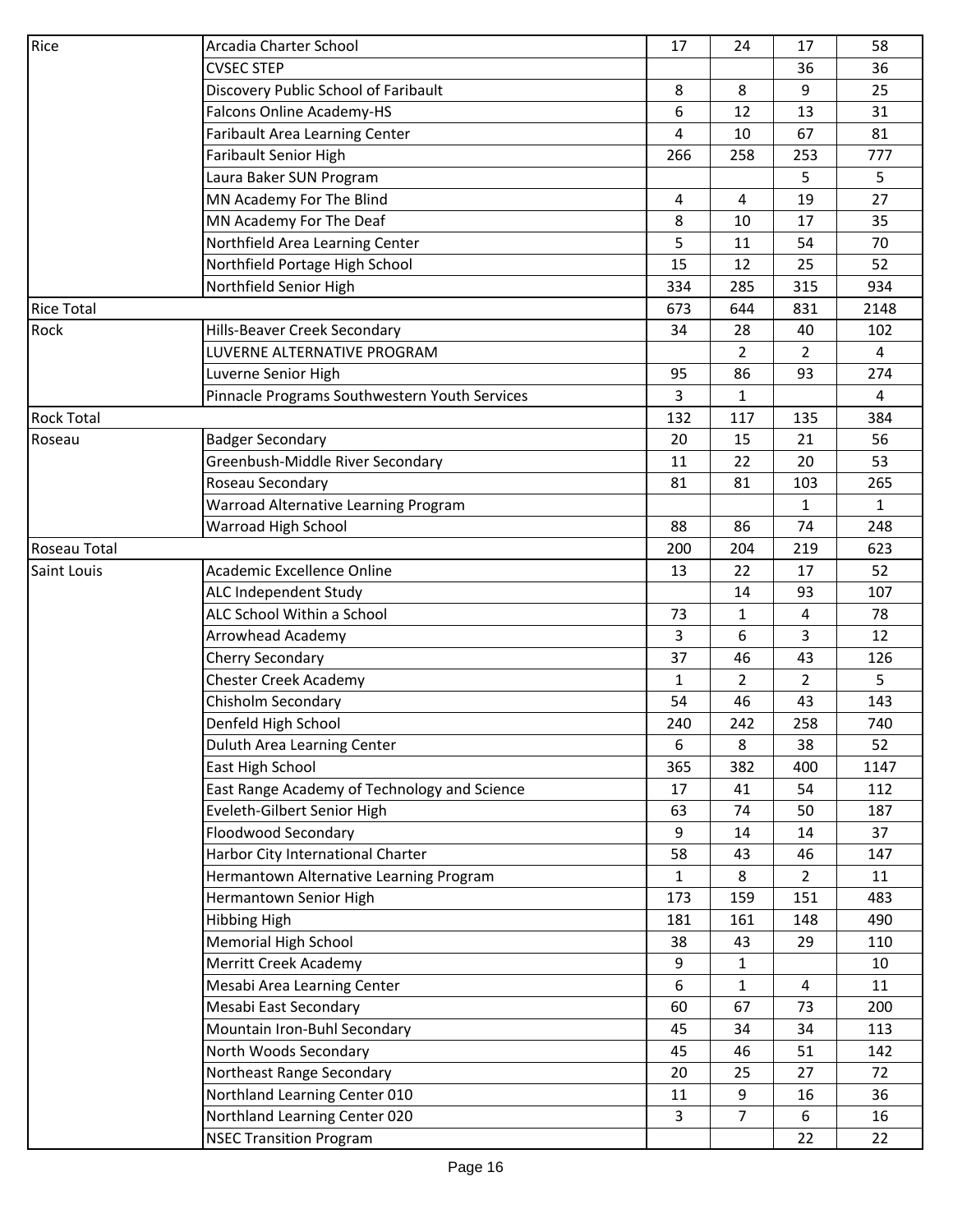| Saint Louis            | Proctor Senior High                              | 135            | 123            | 127            | 385            |
|------------------------|--------------------------------------------------|----------------|----------------|----------------|----------------|
|                        | Rockridge Academy                                | $\overline{2}$ |                | $\mathbf{1}$   | 3              |
|                        | South Ridge Secondary                            | 46             | 47             | 40             | 133            |
|                        | <b>Superior Academy</b>                          | 5              | 2              | $\mathbf{1}$   | 8              |
|                        | The Bridge                                       |                |                | 15             | 15             |
|                        | Vermilion Country School                         | 5              | 5.             | $\overline{7}$ | 17             |
|                        | Virginia Secondary                               | 142            | 111            | 106            | 359            |
| Saint Louis Total      |                                                  | 1866           | 1790           | 1925           | 5581           |
| Scott                  | <b>Belle Plaine Senior High</b>                  | 127            | 108            | 117            | 352            |
|                        | Belle Plaine Transitions/Work Experience Program |                |                | 9              | 9              |
|                        | <b>Compass Learning Center</b>                   | 6              | 12             | 30             | 48             |
|                        | Jordan High School                               | 184            | 158            | 143            | 485            |
|                        | MN Correctional Facility-Shakopee                |                | 1              | 1              | $\overline{2}$ |
|                        | New Prague Senior High                           | 357            | 308            | 326            | 991            |
|                        | Prior Lake High School                           | 726            | 708            | 675            | 2109           |
|                        | Prior Lake-Savage Area ALC                       | 8              | 20             | 60             | 88             |
|                        | Shakopee High School                             | 686            | 742            | 716            | 2144           |
|                        | <b>SWMetro JAF</b>                               | $\overline{2}$ |                | $\mathbf{1}$   | 3              |
|                        |                                                  |                |                |                |                |
|                        | SWMetro Level 4 Programs                         | 9              | 15             | 22             | 46             |
|                        | <b>SWMetro Passageways</b>                       | 1              |                |                | 1              |
|                        | <b>SWMetro Reflections</b>                       | 3              | $\overline{2}$ | 6              | 11             |
|                        | SWMetro Shakopee Special Ed                      |                |                | 51             | 51             |
|                        | Tokata ALC Independent Study                     | 1              | 6              | 5              | 12             |
|                        | <b>Tokata Learning Center</b>                    | 19             | 26             | 18             | 63             |
| <b>Scott Total</b>     |                                                  | 2129           | 2106           | 2180           | 6415           |
| Sherburne              | BECKER ALTERNATIVE LEARNING PROGRAM              |                | 11             | 25             | 36             |
|                        | Becker Senior High                               | 224            | 214            | 181            | 619            |
|                        | Big Lake Online 6-12                             | 23             | 29             | 41             | 93             |
|                        | Big Lake Senior High                             | 219            | 218            | 174            | 611            |
|                        | C.O.M.P.A.S.S.                                   |                |                | 32             | 32             |
|                        | Elk River Senior High                            | 416            | 403            | 402            | 1221           |
|                        | <b>Fairview Program</b>                          |                |                | 3              | 3              |
|                        | ISD 728 Focus/Journey                            | 4              | 1              | 1              | 6              |
|                        | Ivan Sand Community High School                  | 10             | 20             | 60             | 90             |
|                        | Ivan Sand Community School- IS                   | $\mathbf{1}$   | $\overline{2}$ | 3              | 6              |
|                        | MN Correctional Facility-St. Cloud               | $\overline{2}$ |                | 2              | 4              |
|                        | Online728 High School                            | 15             | 24             | 22             | 61             |
|                        | SNW - Big Lake HS Transitions                    |                |                | 19             | 19             |
|                        | Spectrum High School                             | 128            | 113            | 95             | 336            |
|                        | Zimmerman High School                            | 181            | 175            | 175            | 531            |
| <b>Sherburne Total</b> |                                                  | 1223           | 1210           | 1235           | 3668           |
| Sibley                 | <b>EdVisions Off Campus School</b>               | 22             | 14             | 19             | 55             |
|                        | <b>GFW High School</b>                           | 69             | 44             | 56             | 169            |
|                        | Minnesota New Country School                     | 17             | 36             | 26             | 79             |
|                        | Sibley East-Arlington Senior High                | 91             | 93             | 81             | 265            |
| <b>Sibley Total</b>    |                                                  | 199            | 187            | 182            | 568            |
| <b>Stearns</b>         | Albany Area High School                          | 117            | 124            | 123            | 364            |
|                        | Apollo Senior High                               | 329            | 298            | 299            | 926            |
|                        | Belgrade-Brooten-Elrosa Sec.                     | 43             | 51             | 54             | 148            |
|                        | Benton-Stearns Education District - ASD Program  | 1              | 1              | 3              | 5              |
|                        | <b>Holdingford Secondary</b>                     | 86             | 63             | 69             | 218            |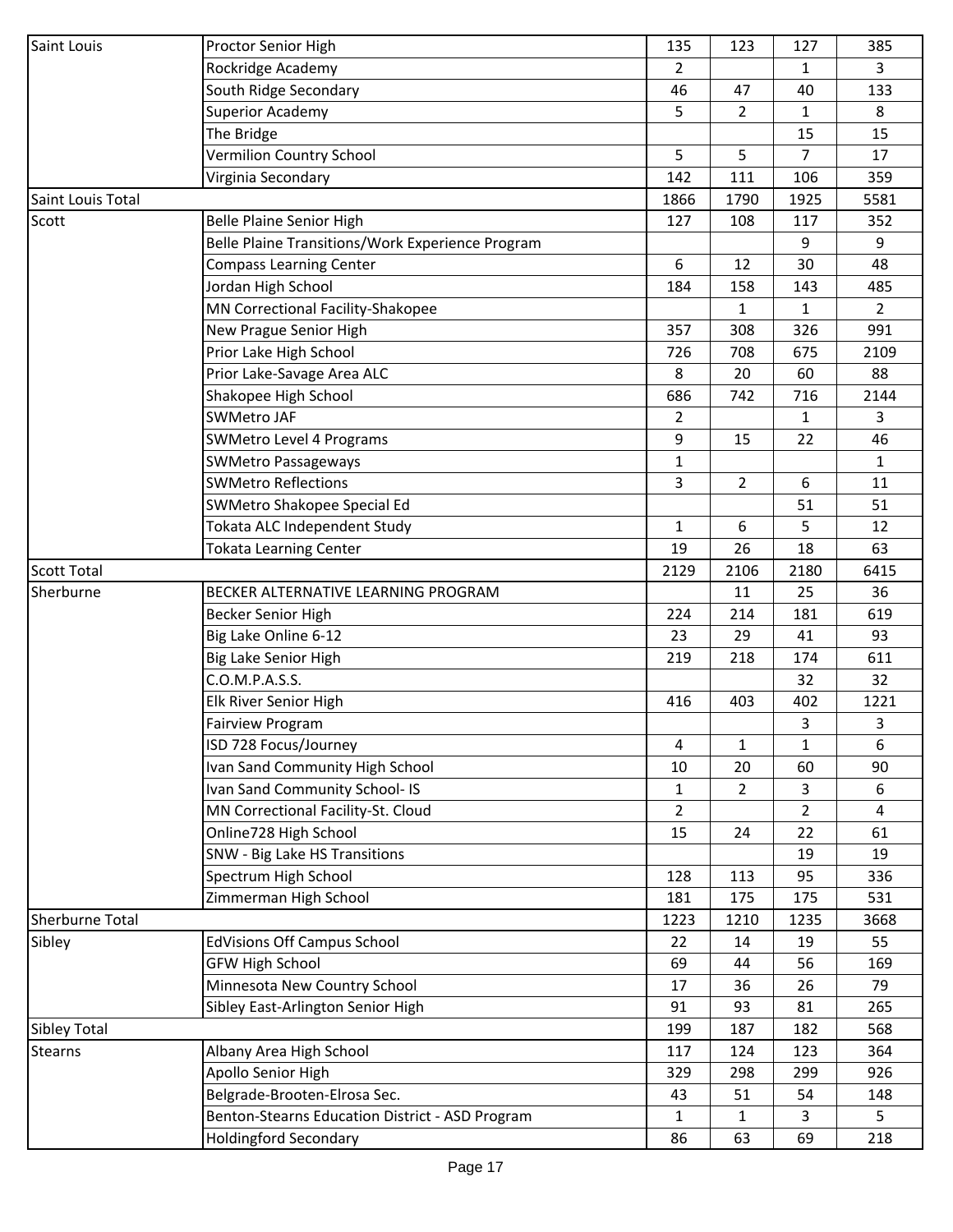| <b>Stearns</b>        | Kimball Secondary                        | 69             | 66             | 66             | 201          |
|-----------------------|------------------------------------------|----------------|----------------|----------------|--------------|
|                       | Melrose Secondary                        | 117            | 109            | 104            | 330          |
|                       | Paynesville Area High School             | 83             | 68             | 77             | 228          |
|                       | Rocori ALC                               |                | 5              | 15             | 20           |
|                       | Rocori Online Learning Site              | 10             | 6              | 14             | 30           |
|                       | Rocori Senior High                       | 238            | 219            | 180            | 637          |
|                       | <b>Roosevelt Education Center</b>        | 4              | 6              | 9              | 19           |
|                       | Sartell Senior High                      | 362            | 354            | 311            | 1027         |
|                       | Sauk Centre Secondary                    | 106            | 79             | 79             | 264          |
|                       | <b>Special Education Facilities</b>      |                |                | 52             | 52           |
|                       | St Cloud Hospital Progs-Residential      | $\mathbf{1}$   |                | $\overline{2}$ | 3            |
|                       | St. Cloud Area Learning Center           | 13             | 48             | 189            | 250          |
|                       | St. Cloud Hospital Programs Non-Res      | 3              | $\overline{2}$ | 1              | 6            |
|                       | <b>Technical Senior High</b>             | 396            | 393            | 348            | 1137         |
|                       | West Central Area Learning Center        | 8              | 9              | 21             | 38           |
| <b>Stearns Total</b>  |                                          | 1986           | 1901           | 2016           | 5903         |
| Steele                | <b>Blooming Prairie Secondary</b>        | 74             | 59             | 53             | 186          |
|                       | <b>CHOICE Technical Academy</b>          | $\overline{7}$ | 11             | 21             | 39           |
|                       | <b>Medford Secondary</b>                 | 65             | 72             | 76             | 213          |
|                       | Owatonna ALC 9-12                        | 6              | 28             | 46             | 80           |
|                       | Owatonna Online 9-12                     | 8              | 12             | 21             | 41           |
|                       | Owatonna Senior High                     | 392            | 320            | 377            | 1089         |
| <b>Steele Total</b>   |                                          | 552            | 502            | 594            | 1648         |
| <b>Stevens</b>        | Chokio-Alberta Secondary                 | 18             | 9              | 30             | 57           |
|                       | Hancock Sec.                             | 36             | 27             | 29             | 92           |
|                       | Morris Area Secondary                    | 82             | 84             | 88             | 254          |
| <b>Stevens Total</b>  |                                          | 136            | 120            | 147            | 403          |
| Swift                 | BENSON AREA LEARNING CENTER              | 4              | 4              | 10             | 18           |
|                       | <b>Benson Secondary</b>                  | 52             | 49             | 49             | 150          |
|                       | <b>Heartland Girls Ranch</b>             | 5              | 10             | 5              | 20           |
|                       | Kerkhoven Secondary                      | 68             | 56             | 47             | 171          |
| <b>Swift Total</b>    |                                          | 129            | 119            | 111            | 359          |
| Todd                  | Bertha Secondary                         | 46             | 33             | 36             | 115          |
|                       | <b>Browerville Secondary</b>             | 41             | 44             | 39             | 124          |
|                       | Long Prairie-Grey Secondary School       | 68             | 73             | 63             | 204          |
|                       | <b>Staples-Motley Senior High</b>        | 87             | 87             | 70             | 244          |
| <b>Todd Total</b>     |                                          | 242            | 237            | 208            | 687          |
| <b>Traverse</b>       | <b>Wheaton Secondary</b>                 | 27             | 27             | 36             | 90           |
| <b>Traverse Total</b> |                                          | 27             | 27             | 36             | 90           |
| Wabasha               | Lincoln Secondary                        | 100            | 91             | 94             | 285          |
|                       | PLAINVIEW-ELGIN-MILLVILLE HIGH           | 112            | 127            | 104            | 343          |
|                       | Sail Program                             | 2              | 1              | 4              | 7            |
|                       | Wabasha-Kellogg Secondary                | 44             | 43             | 34             | 121          |
| Wabasha Total         |                                          | 258            | 262            | 236            | 756          |
| Wadena                | Elm Tree Academy                         | $\mathbf{1}$   |                |                | $\mathbf{1}$ |
|                       | <b>Freshwater Education District ALC</b> | 21             | 32             | 27             | 80           |
|                       | MENAHGA HIGH SCHOOL                      | 72             | 74             | 81             | 227          |
|                       | Sebeka Secondary                         | 38             | 50             | 30             | 118          |
|                       | Verndale Secondary                       | 47             | 42             | 48             | 137          |
|                       | Wadena-Deer Creek Senior High            | 79             | 72             | 58             | 209          |
|                       | White Pine Academy                       | 2              | $\mathbf{1}$   | $\overline{2}$ | 5            |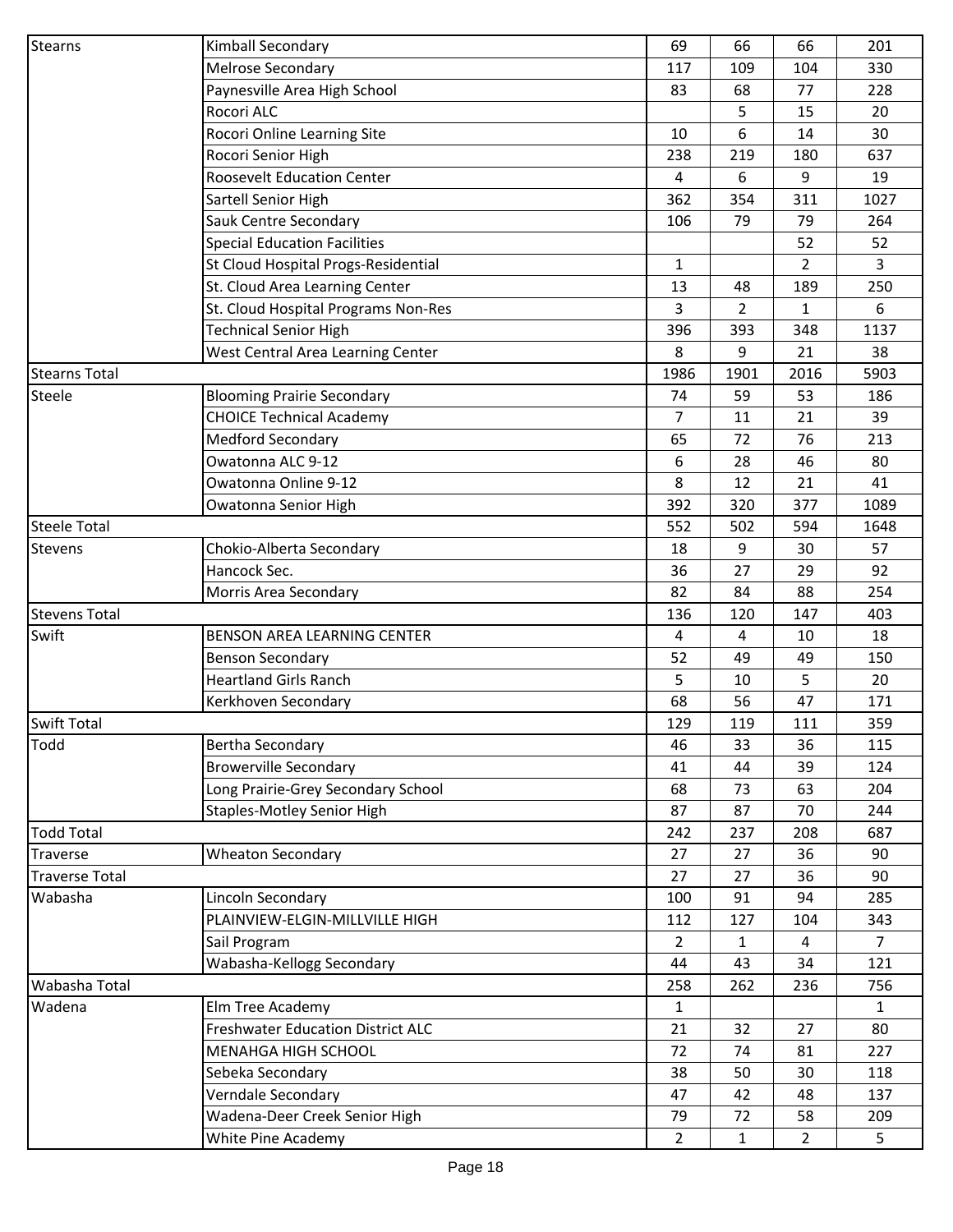| Wadena Total            |                                                        | 260            | 271            | 246            | 777            |
|-------------------------|--------------------------------------------------------|----------------|----------------|----------------|----------------|
| Waseca                  | Janesville-Waldorf-Pemberton Sec                       | 59             | 56             | 62             | 177            |
|                         | <b>NRHEG Secondary</b>                                 | 69             | 77             | 62             | 208            |
|                         | <b>SWMetro Waseca</b>                                  | 1              | 1              | $\overline{2}$ | 4              |
|                         | <b>SWMetro Waseca-Transitions</b>                      |                |                | 5              | 5              |
|                         | Waseca Area Learning Center                            | 4              | 22             | 49             | 75             |
|                         | Waseca Senior High                                     | 137            | 157            | 129            | 423            |
| <b>Waseca Total</b>     |                                                        | 270            | 313            | 309            | 892            |
| Washington              | Access                                                 |                |                | 9              | 9              |
|                         | Aris Woodwinds                                         | 3              | 4              | $\overline{2}$ | 9              |
|                         | <b>Bridge Transition Program</b>                       |                |                | 37             | 37             |
|                         | East Ridge High School                                 | 532            | 488            | 457            | 1477           |
|                         | Falcon View Connections Academy High School            | 46             | 50             | 46             | 142            |
|                         | Forest Lake Area Community School                      | 19             | 20             | 61             | 100            |
|                         | Forest Lake Area High School                           | 455            | 505            | 439            | 1399           |
|                         | Lakes International Language Academy-Headwaters Campus | 67             | 49             | 52             | 168            |
|                         | Mahtomedi Senior High                                  | 278            | 289            | 291            | 858            |
|                         | Math And Science Academy                               | 73             | 62             | 57             | 192            |
|                         | MCF - Oak Park Heights                                 |                | 1              | 1              | $\overline{2}$ |
|                         | MN Correctional Facility-Stillwater                    |                | $\mathbf{1}$   | $\overline{2}$ | 3              |
|                         | New Heights School, Inc.                               | 19             | 14             | 7              | 40             |
|                         | <b>Next Step Transition Program</b>                    |                |                | 91             | 91             |
|                         | North Lakes Academy Upper School                       | 38             | 44             | 30             | 112            |
|                         | Park High School                                       | 479            | 464            | 493            | 1436           |
|                         | Passages Transition Program                            |                |                | 15             | 15             |
|                         | South Washington Alternative High School               | $\overline{2}$ | 20             | 79             | 101            |
|                         | St Croix Valley Area Learning Cntr.                    | $\mathbf{1}$   | 11             | 52             | 64             |
|                         | St. Croix Preparatory Academy Upper                    | 92             | 104            | 90             | 286            |
|                         | Step                                                   |                |                | 50             | 50             |
|                         | Stillwater Area High School                            | 705            | 659            | 681            | 2045           |
|                         | <b>Tartan Senior High</b>                              | 435            | 366            | 405            | 1206           |
|                         | Therapeutic Education Collective (TEC)                 | $\mathbf{1}$   |                |                | $\mathbf{1}$   |
|                         | <b>White Bear Transition Plus Program</b>              |                | $\overline{2}$ | 38             | 40             |
|                         | Woodbury High School                                   | 505            | 495            | 490            | 1490           |
| <b>Washington Total</b> |                                                        | 3750           | 3648           | 3975           | 11373          |
| Watonwan                | <b>Butterfield Secondary</b>                           | 20             | 19             | 13             | 52             |
|                         | Madelia Secondary                                      | 45             | 38             | 38             | 121            |
|                         | St. James Middle/High School                           | 89             | 80             | 69             | 238            |
| Watonwan Total          |                                                        | 154            | 137            | 120            | 411            |
| Wilkin                  | Breckenridge Area Learning Program                     | $\overline{2}$ | $\mathbf{1}$   |                | $\overline{3}$ |
|                         | Breckenridge Senior High                               | 54             | 63             | 52             | 169            |
|                         | Campbell-Tintah Secondary                              | 14             | $\overline{7}$ | 13             | 34             |
|                         | Rothsay Secondary                                      | 22             | 20             | 12             | 54             |
| <b>Wilkin Total</b>     |                                                        | 92             | 91             | 77             | 260            |
| Winona                  | Lewiston-Altura Secondary                              | 77             | 58             | 91             | 226            |
|                         | River Valley Academy ALC                               | $\overline{2}$ |                | 12             | 17             |
|                         | Riverway Secondary                                     | 10             | 3<br>9         | 10             | 29             |
|                         | St. Charles Secondary                                  | 76             | 85             | 70             | 231            |
|                         | Winona Area Learning Center                            | 11             | 12             | 55             | 78             |
|                         | Winona Area Public Schools Online Learning Academy HS  | 4              | 5              | 14             | 23             |
|                         | Winona Senior High                                     | 207            | 206            | 224            | 637            |
|                         |                                                        |                |                |                |                |